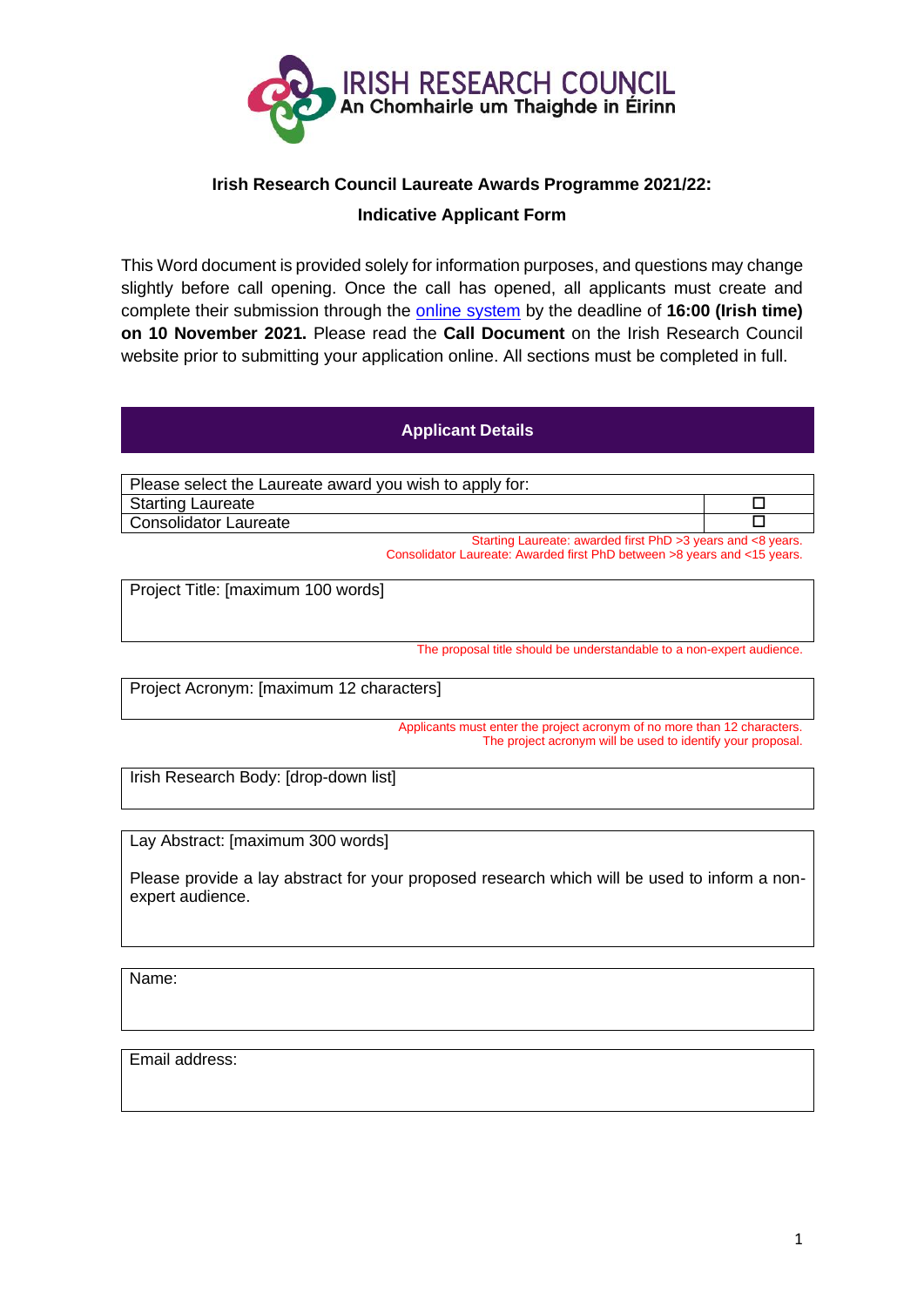| Please select the gender you identity |  |
|---------------------------------------|--|
|                                       |  |
|                                       |  |
|                                       |  |
|                                       |  |
|                                       |  |
|                                       |  |

Date of Birth:

What is your nationality, i.e. your passport-issuing country? [drop-down menu]

#### ORCID Identifer:

ORCID ID provides a persistent digital identifier that distinguishes you from every other researcher. If you do not currently have an ORCID ID, please register for one a[t www.orcid.org](http://www.orcid.org/) and provide us with your unique 16-digit identifier.

Employment Status with the proposed host institution:

| Indefinite duration    |  |
|------------------------|--|
| Fixed-term contract    |  |
| Not currently employed |  |

Current country of residence: [drop-down menu]

| hat is your current position? |  |
|-------------------------------|--|
|                               |  |
|                               |  |
|                               |  |
|                               |  |
|                               |  |
|                               |  |

*If other*: please specify your current position

Current organisation name:

Current Department/Faculty/Institute Name:

Proposed host institution address (street name, city, country, postcode):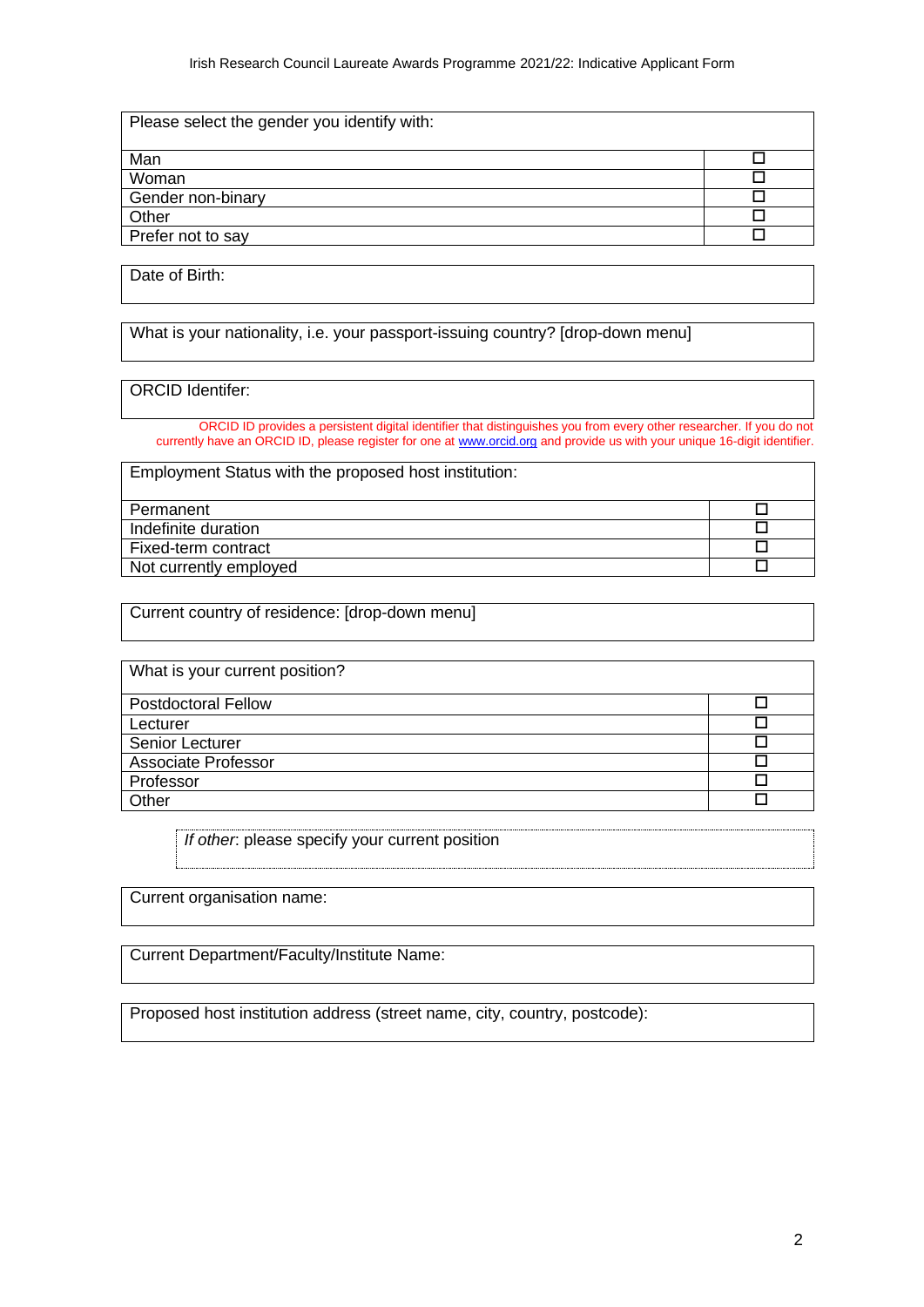Do you have a PhD or equivalent qualification? Please see the Call Document for information about eligibility.

| --------------- | -------- |
|-----------------|----------|
| ౚ               | -------  |
|                 |          |

Are you a medical doctor or do you hold a degree in medicine? Please note that, if you have also been awarded a PhD, your medical degree may be your first eligible degree.

 $Y$ es  $\Box$ No the contract of  $\Box$ 

> If *yes*, have you also held a position that requires doctoral equivalence (e.g. postdoctoral fellowship, professorship appointment)? For medical doctors, a medical degree will not be accepted by itself as equivalent to a PhD.  $Y$ es  $\Box$

No the contract of  $\Box$ Please note that supporting documentation for any position that requires doctoral equivalence (certificates of both a medical doctor degree and a PhD or proof of an appointment that requires doctoral equivalency (e.g. postdoctoral fellowship, professorship appointment) must be uploaded.

Please specify the date of award of the earliest degree (PhD or equivalent) that makes you eligible for the Irish Research Council Laureate Awards programme:

*Starting Laureate Award – Applicant should have been awarded their first PhD\* >3 years and <8 years prior to 10 Nov 2021 Cut-off dates: 10 Nov 2013 to 10 Nov 2018 (inclusive)*

*Consolidator Laureate Award – Applicant should have been awarded their first PhD\* >8 years and <15 years prior to 10 Nov 2021 Cut-off dates: 10 Nov 2006 to 10 Nov 2013 (inclusive)*

*\**The official date of the PhD is defined as the date on which the PhD was conferred, i.e. the date stated on the official PhD certificate. The number of years refers to calendar years.

*For medical doctors, this may be your medical degree or your PhD, depending on whether you have held a position requiring doctoral equivalence and when. Please note that, if your medical degree is the earliest degree that makes you eligible for the call, the certified date of the MD completion plus two years is the time reference for calculation of the eligibility time-window and the date that needs to be entered in this field (i.e. 5-10 years past MD for Starting Laureates, and over 10-17 years past MD for Consolidator Laureates).* 

*Date on degree certificate:* Click here to enter a date.

With respect to the earliest award (PhD or equivalent), do you require an extension to the eligibility window? Please see the Call Document for more information about eligible career breaks.

| $\mathcal{L}_{\mathsf{A}}$<br>53 |  |
|----------------------------------|--|
|                                  |  |

If *yes*: Please indicate the reason(s) for requesting the extension, the number of months sought, and the date(s) when the career break(s) took place (even if shorter than the permitted extension). Please note that corroborating certificates/documents must to be uploaded as part of the complete application. Reasons for the career break will not be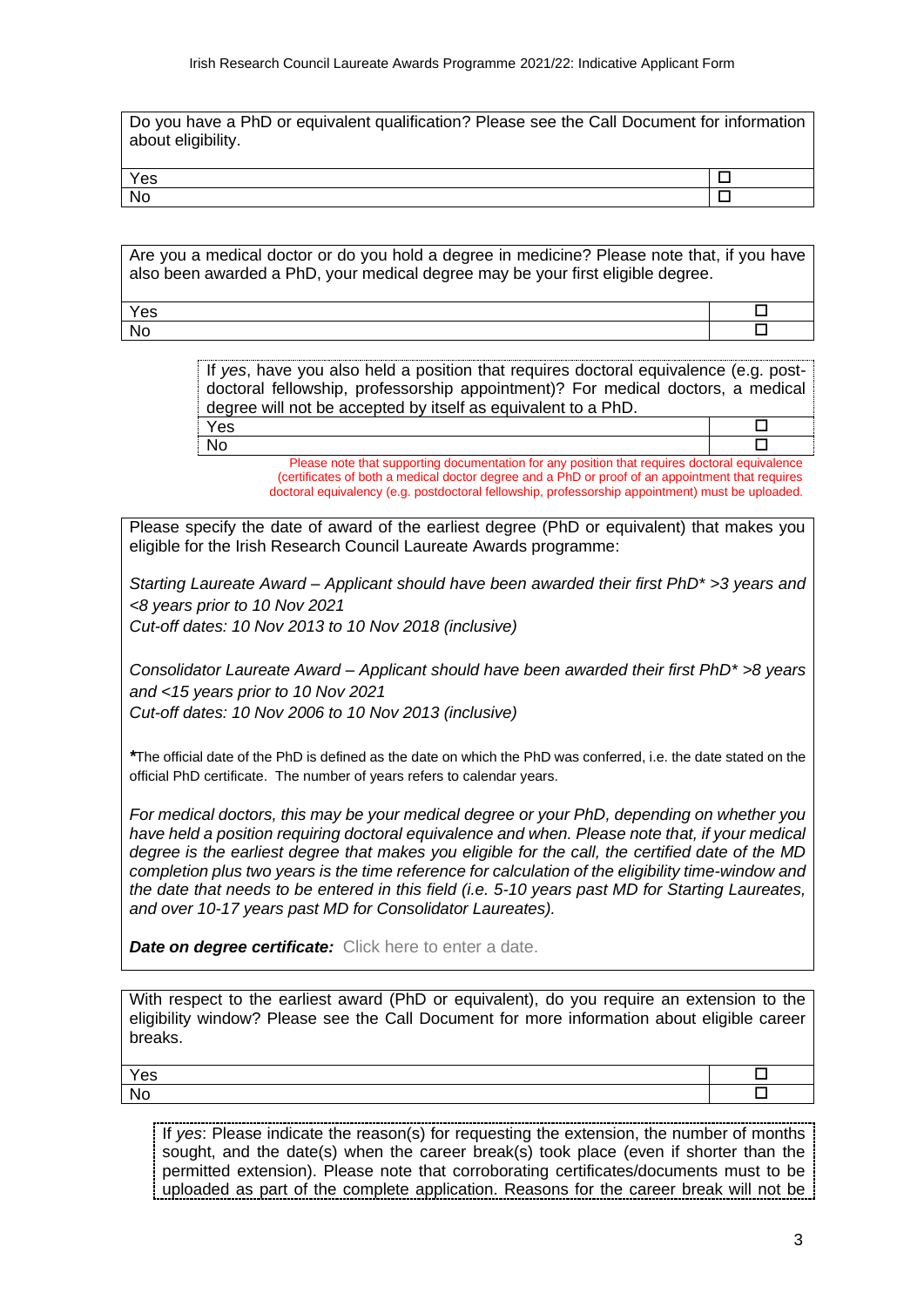|                                | shared with reviewers; however, the date of the break (s) will be provided to account for |
|--------------------------------|-------------------------------------------------------------------------------------------|
|                                | any potential gaps in the track record and/or CV.                                         |
|                                |                                                                                           |
|                                |                                                                                           |
| Number of months and reason    |                                                                                           |
|                                |                                                                                           |
|                                |                                                                                           |
|                                |                                                                                           |
| Date range of career break (s) |                                                                                           |
| From                           | To                                                                                        |
|                                |                                                                                           |
|                                |                                                                                           |
|                                |                                                                                           |
|                                |                                                                                           |
|                                |                                                                                           |
|                                |                                                                                           |
|                                |                                                                                           |

#### **Research Funding and Commitments**

| Have you previously held or do you currently hold an ERC award and/or an IRC Laureate |  |
|---------------------------------------------------------------------------------------|--|
| award?                                                                                |  |
| Yes                                                                                   |  |
| – No                                                                                  |  |

Current and Pending Research Funding and Commitments:

Please fill out your funding profile below. Click '+' to add an an entry.

- Please include any current research awards held by the applicant and any pending applications awaiting a funding decision. Add more rows, if required.
- Only awards (current or pending) where the applicant is either the Principal Investigator or Co-Investigator should be listed.
- Award value: The portion of research funding claimed in an applicant's name must be an accurate and fair reflection of their responsibility in the projects listed. For consortium projects, e.g. under Horizon 2020 international joint programmes, applicants should only list the portion of the research funding allocated to them, not the full amount awarded to the consortium.
- Role of the applicant: Principal Investigator; Co-Principal Investigator. If the applicant individually won a research scholarship or fellowship, then 'Research Scholar' or 'Research Fellow' should be used as appropriate.
- Awards in currencies other than euro should be expressed in euros based on the current exchange/conversion rate.

Please note this information is used by the IRC and by reviewers to determine the time capacity of the applicant, and the IRC reserves the right to request a time management plan.

| Project<br>Title | Title of<br>award<br>(e.g.<br><b>IRC</b><br>GOIPD) | Funding<br>Source | Award<br>Status<br>(currrent,<br>pending<br>funding<br>decision) | Award<br>Value (€) | <b>Start Date</b><br>(MM/YYYY) | End Date<br>(MM/YYYY) | Role of<br>the<br>applicant | % time<br>spent on<br>project<br>(current<br>awards<br>only) | Relation<br>to<br>current<br>project |
|------------------|----------------------------------------------------|-------------------|------------------------------------------------------------------|--------------------|--------------------------------|-----------------------|-----------------------------|--------------------------------------------------------------|--------------------------------------|
|                  |                                                    |                   |                                                                  |                    |                                |                       |                             |                                                              |                                      |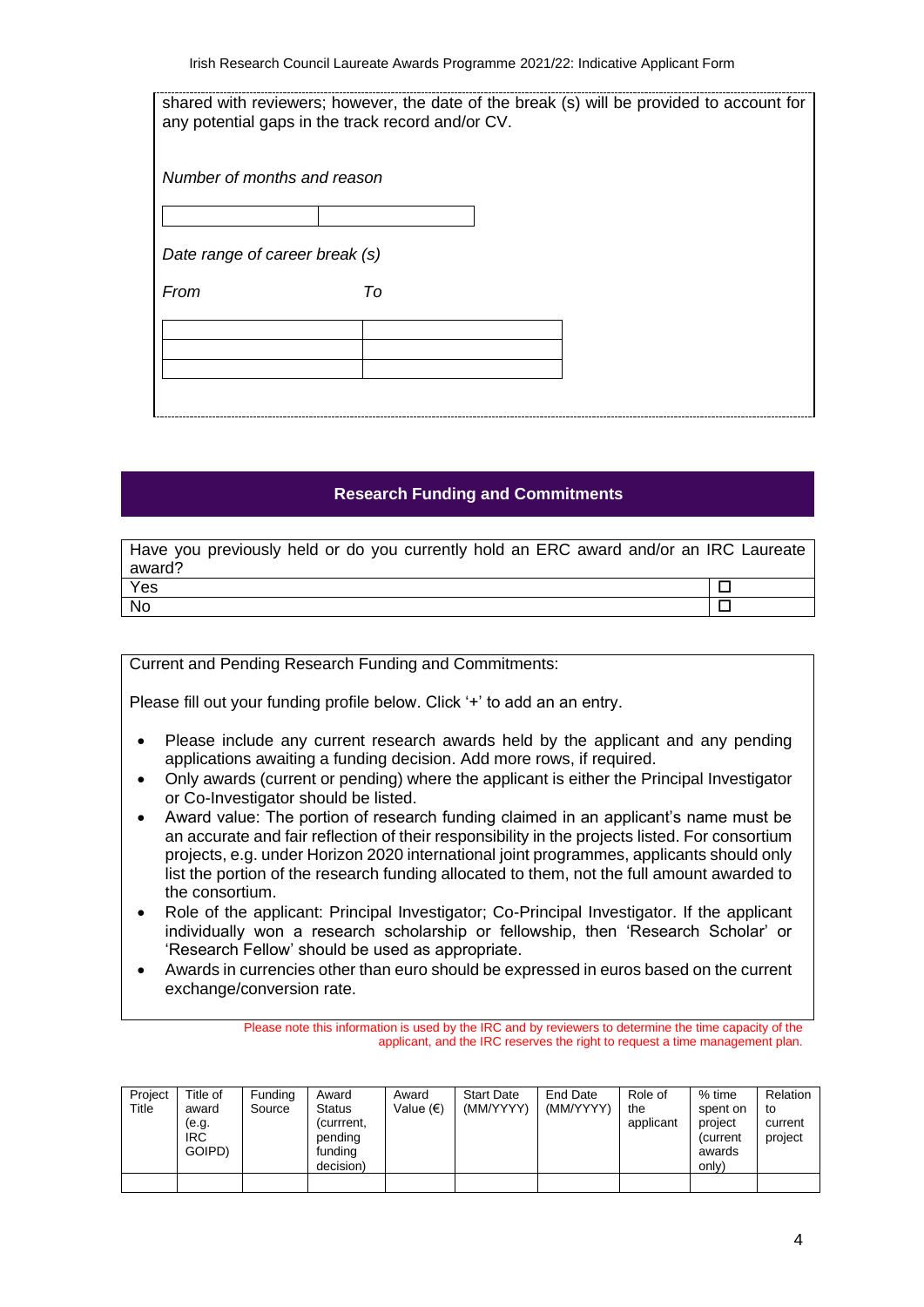If you are proposing to change host institution for the Laureate application, please outline details of your plans in respect of transferring currently held research awards. If not in receipt of current research awards, please enter N/A.

# **Project Details**

Proposed award duration in months: [24-48 months]

The minimum duration for Starting and Consolidator awards is 24 months; the maximum is 48 months.

| Please choose the domain panel to which you are submitting your application for assessment: |  |
|---------------------------------------------------------------------------------------------|--|
| Life Sciences                                                                               |  |
| <b>Physical Sciences and Engineering</b>                                                    |  |
| Social Sciences                                                                             |  |

Humanities Please note: the panels reviewing your proposal will comprise of a group of generalists within your selected domain.

Please consult the Laureate Awards Programme list of disciplines 2021, Annex A: Life Sciences; Annex B: Physical Sciences and Engineering; Annex C: Social Sciences; and Annex D: Humanities for a description of what is covered in Primary Areas, Disciplines and Keywords.

Please choose the primary area within your selected IRC panel domain which best characterises the main subject of your proposal. Primary Area: [drop-down menu]

> It is the applicant's responsibility to choose the most relevant primary areas. This will inform the selection of remote peer reviewers and panel members.

Discipline: [drop-down menu]

Keywords: [drop-down menu]

In addition, please enter free-text keywords that you consider best characterise the scope of your research proposal. The choice of keywords should take into account any multi-disciplinary aspects of the proposal.

Abstract. Please provide a short description of the proposed research project. The text should copy or closely reflect that provided in the Expression of Interest. Please note that the abstract will be shared with potential reviewers.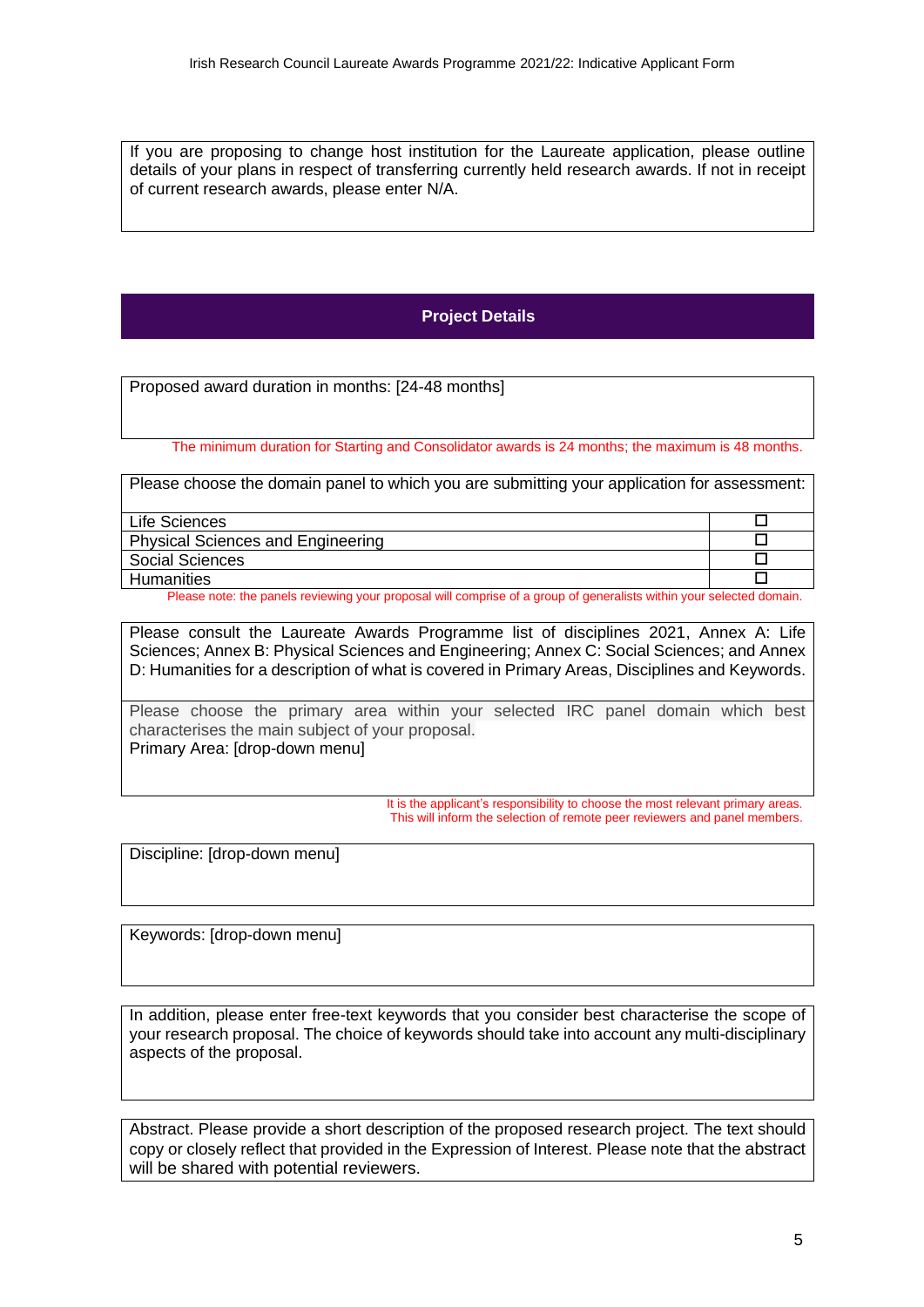[300 words]

The abstract should provide a clear understanding of the objectives of the project and how they will be achieved.

Has this proposal or a very similar one been submitted in the past two years in response to a call for proposals under the ERC, Horizon 2020, Irish Research Council, Science Foundation Ireland, or other national programmes?

 $Y$ es  $\Box$ No the contract of  $\Box$ 

A 'similar' proposal is one that differs from the current proposal in minor ways only. If *yes*, please provide the following information:

| <b>Project Title</b> | <b>Funding</b><br>Call<br>Name | <b>Funding</b><br>Agency | <b>Status</b><br>(successful,<br>unsuccessful,<br>reserve, pending) | <b>Briefly outline</b><br>how this<br>submission<br>dffers |
|----------------------|--------------------------------|--------------------------|---------------------------------------------------------------------|------------------------------------------------------------|
|                      |                                |                          |                                                                     |                                                            |

Nominated International Peer Reviewers:

Please list your nominated peer reviewers here. You may nominate up to five international peer reviewers. Please read Secton 4.10 of the Call Document for more information

| Name | Position | Institution | Country | Email |
|------|----------|-------------|---------|-------|
|      |          |             |         |       |
|      |          |             |         |       |
|      |          |             |         |       |
|      |          |             |         |       |
|      |          |             |         |       |

Help icon – While not mandatory, the IRC recommends that applicants take time to consider this section. Remote peer reviewers are used to support the entire Laureate process and have a considerable impact on the success of the applicant and the quality of the feedback to the applicant. Please see Section 4.10 of the Call Document for criteria on the selection of peer reviewers: for example, you should not have a conflict of interest with them, they may not be resident in Ireland, and they cannot be your collaborators.

Excluded International Peer Reviewers:

Please list your excluded international peer reviewers here. You may nominate up to three international peer reviewers to be excluded from reviewing your application.

| Name | Position | Institution | Country | Email |
|------|----------|-------------|---------|-------|
|      |          |             |         |       |
|      |          |             |         |       |
|      |          |             |         |       |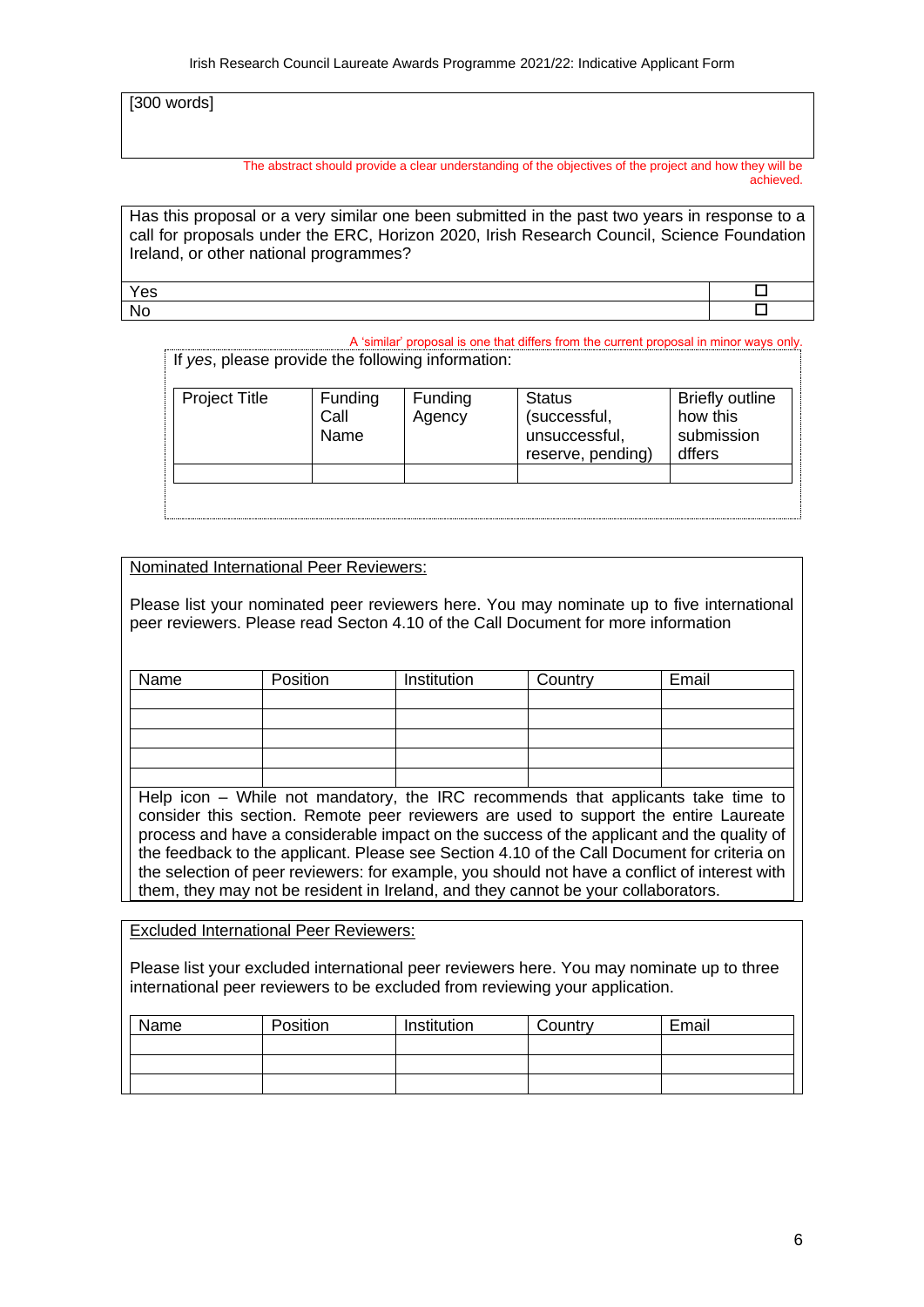**A single submission of the complete proposal will be followed by a two-stage evaluation approach. At both Stage 1 and 2 of the evaluation process, the complete version of the proposals will be assessed. A complete proposal will comprise the following documents, uploaded in PDF. (Word documents will not be accepted.)**

Help icon – When completeing the proposal and uploading supporting documents, we ask applicants to avoid using gendered pronouns and, where possible, to remove reference to their gender from CVs and supporting documentation, instead using only their first initial(s) and surname in so far as possible. The IRC is commited to running a gender-blind review process by removing information relating to gender from the evaluation (see Section 4.6 of the Call Document).

#### a) Detailed Project Description **(max. 15 pages)***.*

Applicants must use the following formatting constraints: Arial, at least font size 11, font colour black, prescribed margins (2.0cm side, 1.5cm top and bottom), single line spacing.

The research proposal must provide a detailed description of the scholarly, scientific and/or technical aspects of the proposal, demonstrating the originality and novelty of the research, the proposed research methodology (including key risk and contingency plans) and its potential impact. The proposal must include a detailed budget justification. Explicit and clear justification should be provided for each budget category. References do not count towards the page limit.

*This document should include the following:*

#### *I. State-of-the-art and objectives*

Specify clearly the objectives of the proposal, in the context of the state-of-the-art in the field. When describing the envisaged research, it should be indicated how and why the proposed work is important for the field, and what impact it will have, if successful, such as how it may open up new horizons or opportunities. Specify any particularly challenging or unconventional aspects of the proposal, including multi- or interdisciplinary aspects.

### *II. Methodology*

Describe the proposed methodology in detail including, as appropriate, key intermediate goals. Explain and justify the methodology in relation to the state-of-theart, including any particularly novel or unconventional aspects addressing 'highrisk/high-gain' balance. Highlight any intermediate stages where results may require adjustments to the project planning.

### *III. Resources (including project costs, see Appendix 2 of Call Document).*

State the amount of funding considered necessary to fulfil the objectives for the duration of the project. The resources requested should be reasonable and fully justified in the proposal. The requested grant should be in proportion to the actual needs to fulfil the objectives of the project. Describe the size and nature of the team, indicating, where appropriate, the key team members and their roles. Specify any existing resources that will contribute to the project. Describe other necessary resources, such as infrastructure and equipment. It is advisable to include a short technical description of any equipment requested, a justification of its need, as well as the intensity of its planned use. When estimating the costs for travel, please also consider participation of the Principal Investigator and team members in conferences and dissemination events.

### b) CV **(max. 2 pages)** – use the template provided.

The CV should include the standard academic and research record including current funding awards. Applicants should comment on any actual or apparent overlaps with current funding awards to demonstrate that, if successful, there will be no double funding in respect of the same activities.

c) Track-record **(max. 2 pages)** – use the template provided. Applicants must provide a list of achievements, highlighting their track record. Applicants should refer to the profile of the relevant Laureate Award for the type of achievements expected, as outlined in section 3.3 of the Call Document.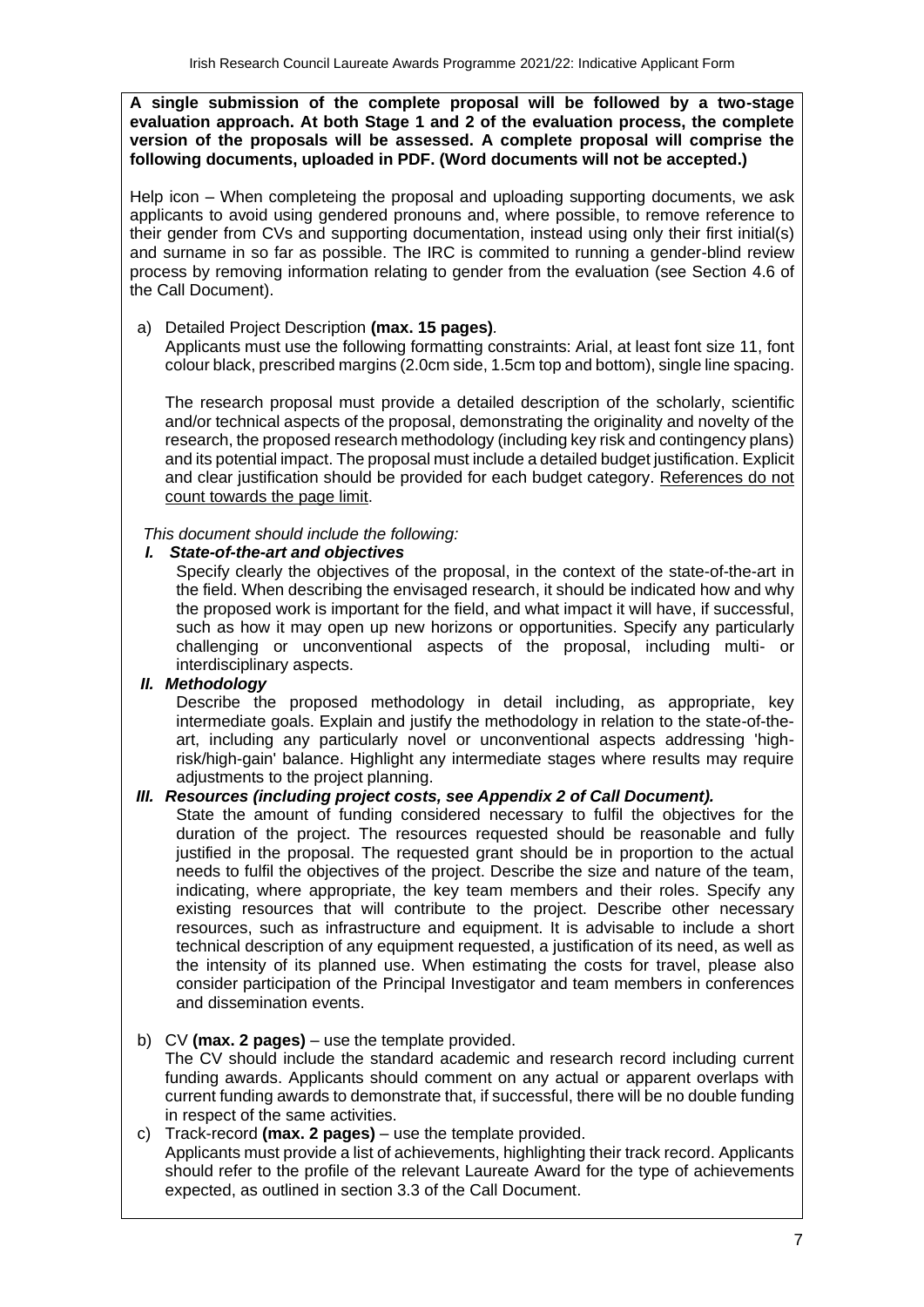- d) Data Management Plan **(max. 2 pages)** use the template provided. Applicants should address the following issues:
	- the handling of research data during and after the end of the project
	- what data will be collected, processed and/or generated
	- which methodology and standards will be applied
	- whether data will be shared/made open access. If data cannot be made available, explain why
	- how data will be curated and preserved (including after the end of the project).
	- how the data will be stored/managed in compliance with General Data Protection Regulation (GDPR), and Health Research Regulations (HRR) if applicable.
- e) Statement on ethical issues to be addressed and the sex/gender dimension of the research **(max. 2 pages)**

Ethics serves to identify any ethical aspects of the proposed work. The self-assessment table has to be completed even if there are no issues (simply confirm that none of the ethical issues apply to the proposal). Please note that, in case you answer YES to any of the questions, you are requested to provide a statement on ethical issues to be addressed.

Applicants are asked to consider whether there is a sex/gender dimention to the proposed research. Where none is applicable applicants must justify the absense of a sex/gender dimension. Please reference Appendix 3 of the Call Document for guidance.

- f) A letter of support from the Host Institution and Head of School use the template provided.
- g) PhD certificate and other supporting documentation, if applicable.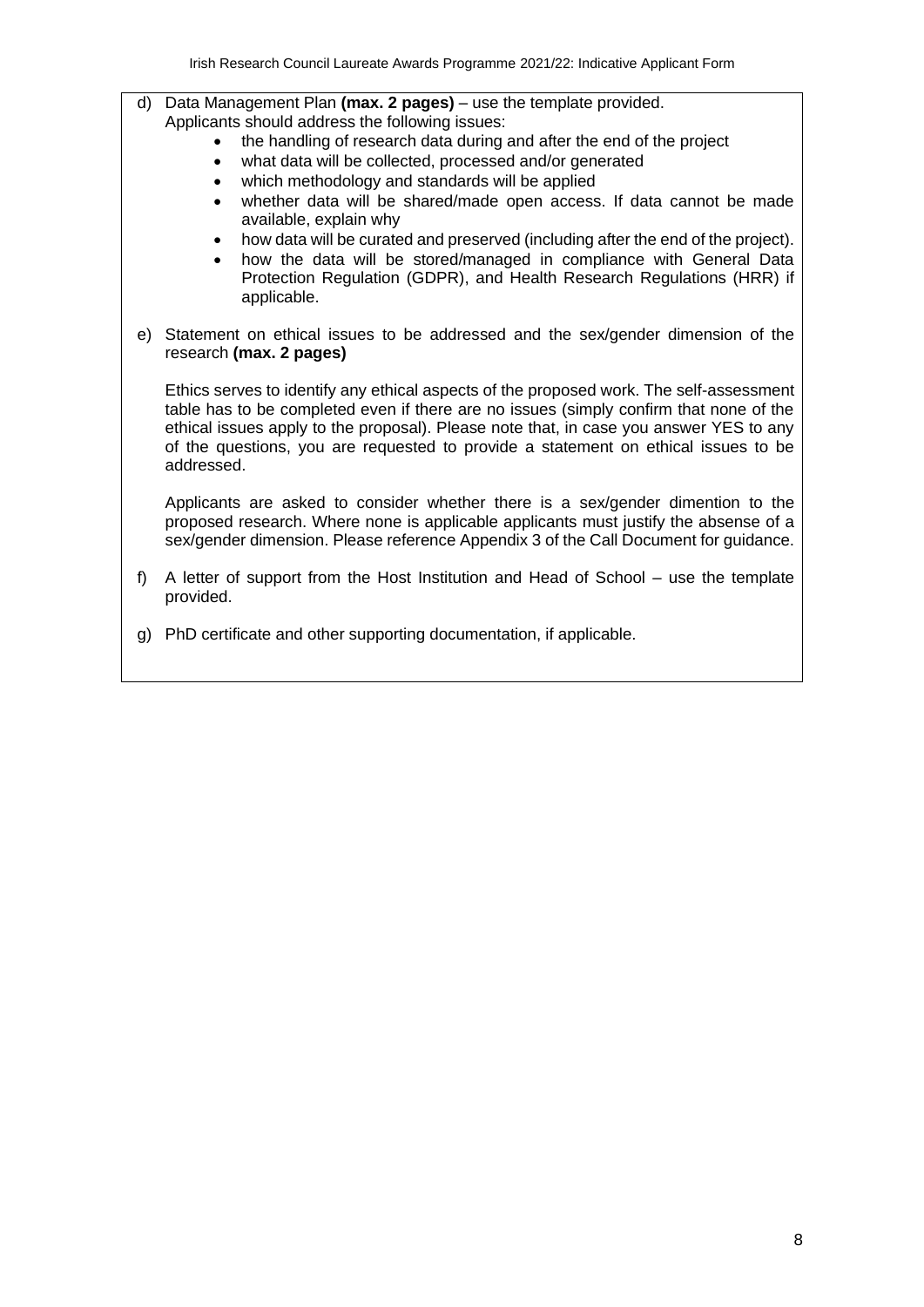# **Ethical and Sex/Gender Statements**

|                            | <b>Section 1: HUMAN EMBRYOS / FOETUSES</b> |            |           |                           |                  |  |  |  |
|----------------------------|--------------------------------------------|------------|-----------|---------------------------|------------------|--|--|--|
|                            | Does your research involve                 | <b>YES</b> | <b>NO</b> | Information to be         | <b>Documents</b> |  |  |  |
|                            | <b>Human Embryonic Stem Cells</b>          |            |           | provided in two-page      | to be kept on    |  |  |  |
| (hESCs)?                   |                                            |            |           | document                  | file. $1$        |  |  |  |
| If                         | Will they be directly derived              |            |           | Research cannot be        | Research         |  |  |  |
| YES:                       | from embryos within this                   |            |           | funded                    | cannot be        |  |  |  |
|                            | project?                                   |            |           |                           | funded           |  |  |  |
|                            | Are they previously                        |            |           | Origin and line of cells. | Copies of        |  |  |  |
|                            | established cells lines?                   |            |           | Details on licensing      | relevant         |  |  |  |
|                            |                                            |            |           | and control measures      | <b>Ethics</b>    |  |  |  |
|                            |                                            |            |           | by the competent          | Approval.        |  |  |  |
|                            |                                            |            |           | authorities of the        |                  |  |  |  |
|                            |                                            |            |           | <b>Member States</b>      |                  |  |  |  |
|                            |                                            |            |           | involved.                 |                  |  |  |  |
|                            | Does your research involve the             |            |           | Origin of embryos.        | Copies of        |  |  |  |
|                            | use of human embryos? If YES:              |            |           | Details on recruitment,   | relevant         |  |  |  |
|                            |                                            |            |           | inclusion and exclusion   | <b>Ethics</b>    |  |  |  |
|                            |                                            |            |           | criteria and informed     | Approval.        |  |  |  |
|                            |                                            |            |           | consent procedures.       | Informed         |  |  |  |
|                            |                                            |            |           |                           | Consent          |  |  |  |
|                            |                                            |            |           |                           | Forms.           |  |  |  |
|                            |                                            |            |           |                           | Information      |  |  |  |
|                            |                                            |            |           |                           | Sheets.          |  |  |  |
|                            | Does your research involve the             |            |           | Origin of human foetal    | Copies of        |  |  |  |
|                            | use of human foetal tissues /              |            |           | tissues / cells. Details  | relevant         |  |  |  |
|                            | cells? If YES:                             |            |           | on informed consent       | <b>Ethics</b>    |  |  |  |
|                            |                                            |            |           | procedures.               | Approval.        |  |  |  |
|                            |                                            |            |           |                           | Informed         |  |  |  |
|                            |                                            |            |           |                           | Consent          |  |  |  |
|                            |                                            |            |           |                           | Forms.           |  |  |  |
|                            |                                            |            |           |                           | Information      |  |  |  |
|                            |                                            |            |           |                           | Sheets.          |  |  |  |
| <b>Section 2: HUMANS</b>   |                                            |            |           |                           |                  |  |  |  |
| Does your research involve |                                            | <b>YES</b> | <b>NO</b> | Information to be         |                  |  |  |  |
|                            | human participants?                        |            |           | provided in one of the    |                  |  |  |  |
|                            |                                            |            |           | subcategories below:      |                  |  |  |  |
| lf                         | Are they volunteers for social             |            |           | Details on recruitment,   | Copies of        |  |  |  |
| YES:                       | or human sciences                          |            |           | inclusion and exclusion   | relevant         |  |  |  |
|                            | research?                                  |            |           | criteria and informed     | <b>Ethics</b>    |  |  |  |
|                            |                                            |            |           | consent procedures.       | Approval.        |  |  |  |
|                            |                                            |            |           |                           | Informed         |  |  |  |
|                            |                                            |            |           |                           | Consent          |  |  |  |
|                            |                                            |            |           |                           | Forms.           |  |  |  |

<sup>&</sup>lt;sup>1</sup> These documents should be kept on file and furnished to the IRC if requested.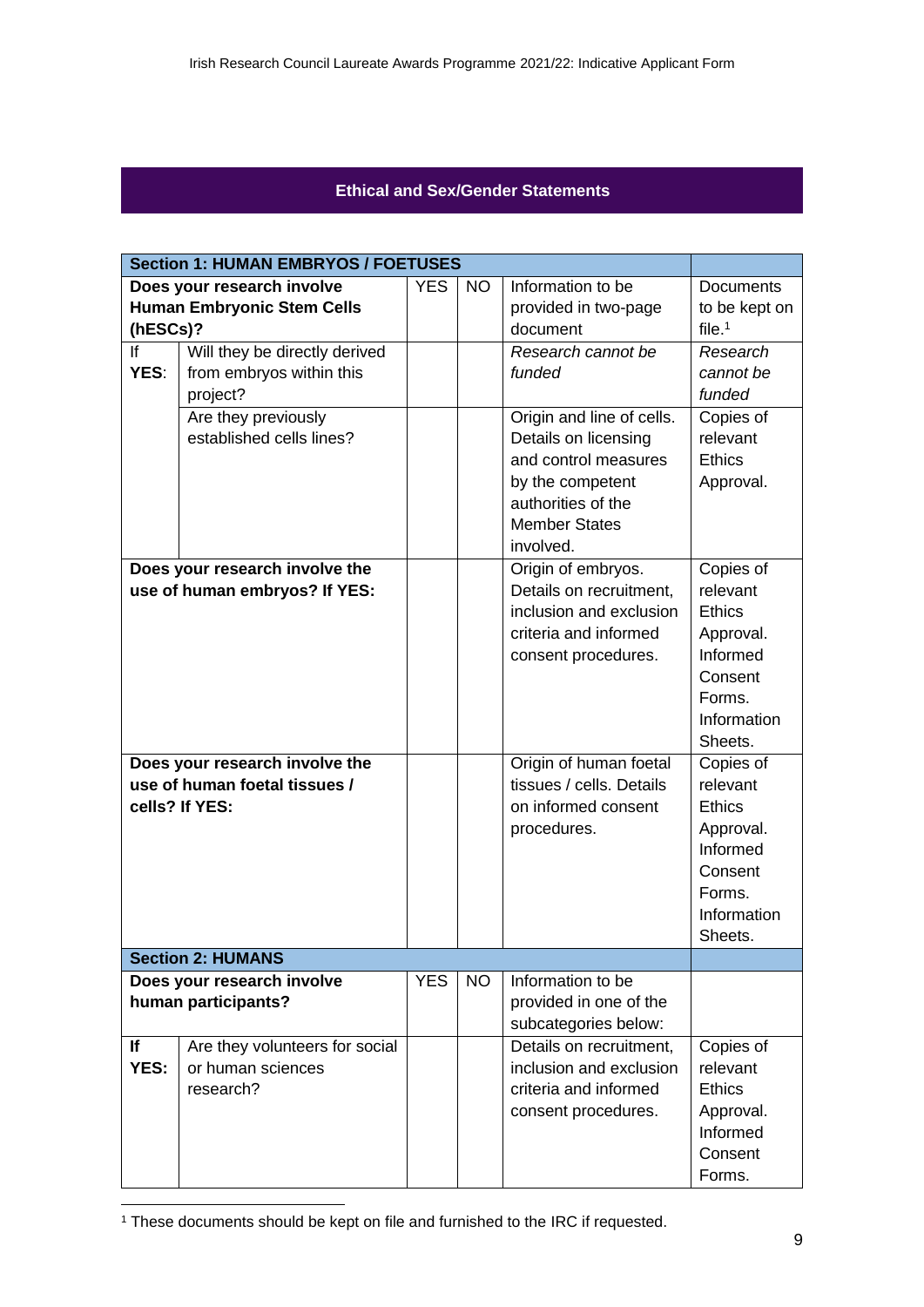|                                                      |                                                                                                                                                                                                                                                                                                                                                         | Information                                    |
|------------------------------------------------------|---------------------------------------------------------------------------------------------------------------------------------------------------------------------------------------------------------------------------------------------------------------------------------------------------------------------------------------------------------|------------------------------------------------|
|                                                      |                                                                                                                                                                                                                                                                                                                                                         | Sheets.                                        |
| Are they persons unable to<br>give informed consent? | Information above plus:<br>details on the<br>procedures to obtain<br>approval from guardian<br>/ legal representative.<br>Details on the<br>procedures used to<br>ensure that there is no<br>coercion on<br>participants.                                                                                                                               | <b>Documents</b><br>as above.                  |
| Are they vulnerable<br>individuals or groups?        | Details on the type of<br>vulnerability. Details on<br>recruitment, inclusion<br>and exclusion criteria<br>and informed consent<br>procedures. This must<br>demonstrate<br>appropriate efforts to<br>ensure fully informed<br>understanding of the<br>implications of<br>participation.                                                                 | <b>Documents</b><br>as above.                  |
| Are they children / minors?                          | Information above plus:<br>details on the age<br>range. Details on<br>children / minors<br>assent procedures and<br>parental consent. This<br>must demonstrate<br>appropriate efforts to<br>ensure fully informed<br>understanding of the<br>implications of<br>participation. Describe<br>the procedures to<br>ensure welfare of the<br>child / minor. | <b>Documents</b><br>as above.                  |
| Are they patients?                                   | Details on the nature of<br>disease / condition /<br>disability. Details on<br>recruitment, inclusion<br>and exclusion criteria<br>and informed consent<br>procedures. Details on<br>policy for incidental<br>findings.                                                                                                                                 | <b>Documents</b><br>as above.                  |
| Are they healthy volunteers<br>for medical studies?  | Information as above                                                                                                                                                                                                                                                                                                                                    | Copies of<br>relevant<br>Ethical<br>Approvals. |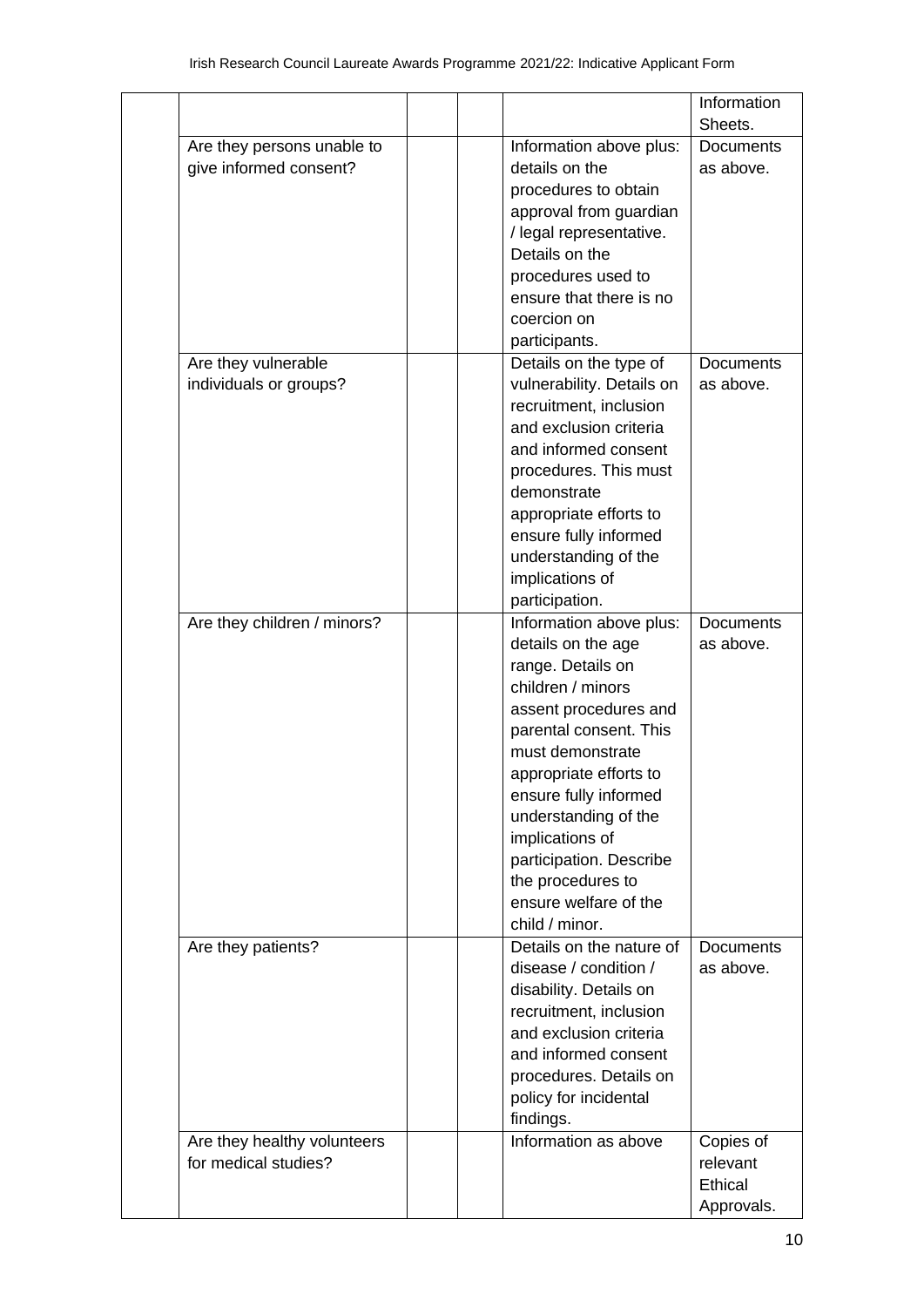| Does your research involve                    |                                                                                                                                                       | <b>YES</b> | <b>NO</b> |                                                                                                                            |                                                                                                                |
|-----------------------------------------------|-------------------------------------------------------------------------------------------------------------------------------------------------------|------------|-----------|----------------------------------------------------------------------------------------------------------------------------|----------------------------------------------------------------------------------------------------------------|
|                                               | physical interventions on the<br>study participants?                                                                                                  |            |           |                                                                                                                            |                                                                                                                |
|                                               | Does it involve invasive                                                                                                                              |            |           | Risk assessment for                                                                                                        |                                                                                                                |
| If<br>YES:                                    | techniques (e.g. collection of<br>human cells or tissues,<br>surgical or medical<br>interventions, invasive<br>studies on the brain, TMS<br>$etc.$ )? |            |           | each technique and as<br>a whole                                                                                           | Copies of<br>relevant<br>Ethical<br>Approvals.                                                                 |
|                                               | Does it involve collection of<br>biological samples?                                                                                                  |            |           | Details on the type of<br>samples to be<br>collected. Details on<br>procedures for<br>collection of biological<br>samples. | Copies of<br>relevant<br>Ethical<br>Approvals.                                                                 |
|                                               | If your research involves processing of genetic information, please<br>also complete the section "Protection of Personal Data" i.e. Section 4.        |            |           |                                                                                                                            |                                                                                                                |
|                                               | <b>Section 3: HUMAN CELLS / TISSUES</b>                                                                                                               |            |           |                                                                                                                            |                                                                                                                |
| Section 1)                                    | Does your research involve human<br>cells or tissues? (Other than from<br>"Human Embryos/Foetuses" i.e.                                               | <b>YES</b> | <b>NO</b> | Information to be<br>provided in one of the<br>subcategories below:<br>details of the cells and<br>tissue types involved.  | <b>Documents</b><br>to be<br>provided at<br>award stage                                                        |
| lf<br><b>YES</b>                              | Are they available<br>commercially?                                                                                                                   |            |           | Details on cell types<br>and provider (company<br>or other).                                                               |                                                                                                                |
|                                               | Are they obtained within this<br>project?                                                                                                             |            |           | Details on cell types.                                                                                                     | Copies of<br>relevant<br>Ethical<br>Approvals.                                                                 |
|                                               | Are they obtained within<br>another project?                                                                                                          |            |           | Details on cell types<br>Provider of the cell<br>types.<br>Country in which the<br>material is located.                    | Authorisation<br>by primary<br>owner of<br>cell/tissues<br>(including<br>references to<br>ethics<br>approval). |
|                                               | Are they deposited in a<br>biobank?                                                                                                                   |            |           | Details on cell types.<br>Name of the biobank.<br>Country in which the<br>biobank is located                               | Details on<br>biobank and<br>access to it.                                                                     |
| <b>Section 4: PROTECTION OF PERSONAL DATA</b> |                                                                                                                                                       |            |           |                                                                                                                            |                                                                                                                |
|                                               | Does your research involve<br>personal data collection and/or<br>processing?<br>It should be noted that:                                              | <b>YES</b> | <b>NO</b> | Information to be<br>provided                                                                                              |                                                                                                                |
| $\mathcal{I}$ .                               | "Personal data" can be<br>defined as identifiers: any                                                                                                 |            |           |                                                                                                                            |                                                                                                                |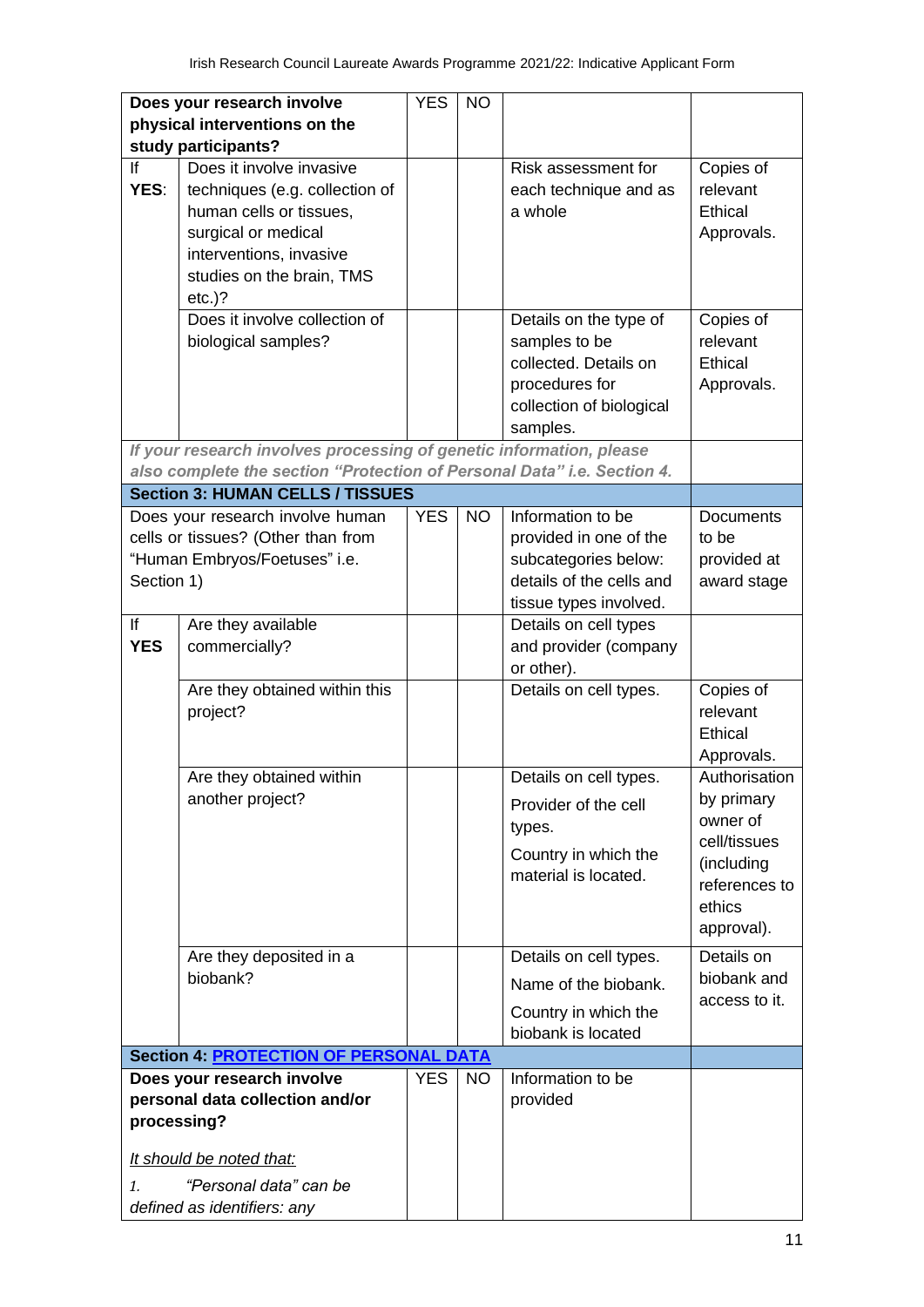| 2.<br>3.   | information that could, in any way,<br>lead to the specific identification of<br>one unique person, such as name,<br>social security numbers, date of<br>birth, address, mails IPs etc.<br>Any data that you are using<br>should be taken into account.<br>regardless of the method by which<br>they are/were collected: for example,<br>through interviews, questionnaires,<br>direct online retrieval etc.<br>Processing should be<br>understood to not only include data<br>usage, but also merging,<br>transformation, transfer and, more<br>generally, as all actions using data<br>for research purposes. |            |           |                                                                                                                                                                                                                                                                                                                                                             |                                                                                                                                                           |
|------------|-----------------------------------------------------------------------------------------------------------------------------------------------------------------------------------------------------------------------------------------------------------------------------------------------------------------------------------------------------------------------------------------------------------------------------------------------------------------------------------------------------------------------------------------------------------------------------------------------------------------|------------|-----------|-------------------------------------------------------------------------------------------------------------------------------------------------------------------------------------------------------------------------------------------------------------------------------------------------------------------------------------------------------------|-----------------------------------------------------------------------------------------------------------------------------------------------------------|
| If<br>YES: | Does it involve the collection<br>and/or processing of<br>sensitive personal data (e.g.<br>health, sexual lifestyle,<br>ethnicity, political opinion,<br>religious or philosophical<br>conviction)?<br>It should be noted that this<br>involvement applies,<br>whatever the research topic<br>or Programme. The above<br>list is only indicative. If the<br>type of data that you will be<br>handling in your research is<br>not included the list, it does<br>not mean you should not<br>take into consideration the<br>subject of data processing.                                                            | <b>YES</b> | <b>NO</b> | Details of the data<br>safety procedures<br>(compliance with<br>privacy by design and<br>protection of<br>privacy/confidentiality).<br>Details of procedures<br>for data collection,<br>storage, protection,<br>retention, transfer if<br>any, destruction, or re-<br>use.<br>Explicit confirmation of<br>compliance with<br>national and EU<br>legislation | Copies of<br>relevant<br>Ethical<br>Approvals<br>for the<br>collection of<br>personal<br>data.<br>Information<br>sheets.<br>Informed<br>Consent<br>Forms. |
|            | Does it involve processing of<br>genetic information?                                                                                                                                                                                                                                                                                                                                                                                                                                                                                                                                                           | <b>YES</b> | <b>NO</b> | Information as above                                                                                                                                                                                                                                                                                                                                        | Copies of<br>relevant<br>Ethical<br>Approvals<br>for the<br>processing<br>of genetic<br>data.                                                             |
|            | - Does it involve tracking or<br>observation of participants?                                                                                                                                                                                                                                                                                                                                                                                                                                                                                                                                                   |            |           | Information above<br>plus:                                                                                                                                                                                                                                                                                                                                  |                                                                                                                                                           |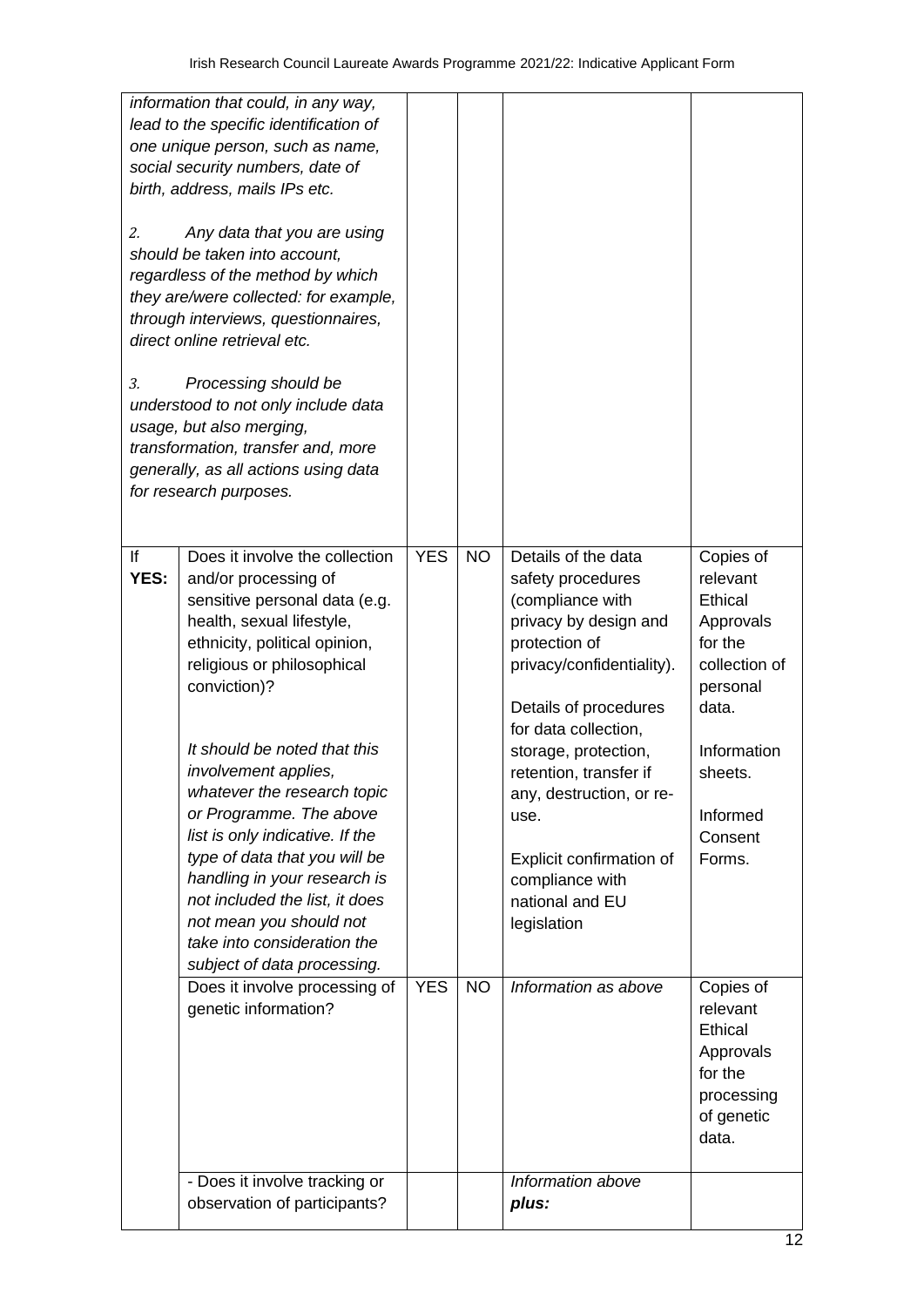| It should be noted that this<br>Details on methods<br>not<br>limited<br><i>issue</i> is<br>to<br>used for tracking or<br>surveillance or localization<br>data. It also applies to Wan<br>observing participants.<br>data such as IP address,<br>MACs, cookies etc.<br><b>YES</b><br><b>NO</b><br>Details of the database<br>Does your research involve further<br>Document<br>processing of previously collected<br>used or to the source of<br>confirming<br>personal data (secondary use)?<br>data.<br>open public<br>access to<br>If YES:<br>the data<br>Confirmation of open<br>public access to the<br>(e.g. print<br>It should be noted that this question is<br>data or of authorisation<br>screen from<br>threefold. If you answer YES to any of<br>Website) or<br>for secondary use.<br>the 3 questions below, you fall within<br>authorisation<br>More specifically, detail<br>its scope:<br>how this consent was<br>by primary<br>owner of<br>obtained specifically in<br>Are you planning to use pre-existing<br>data.<br>case of public archives<br>other data sets or sources and/or<br>usage<br>does your research involve further<br>(Automatic opt in, etc.).<br>Informed<br>processing of previously collected<br>Permissions from the<br>Consent<br>data?<br>owner/manager of the<br>Forms (if<br>Does your research involve merging<br>data sets.<br>applicable)<br>existing data sets?<br>Are you planning to share data with<br>A mitigation procedure<br>non-EU member states?<br>to avoid private<br>appropriation of the<br>data.<br>A mitigation procedure<br>to avoid the unforeseen<br>disclosure of personal<br>information (i.e.:<br>mosaic effect).<br>Explicit confirmation of<br>compliance with<br>national and EU<br>legislation. |  |                    |  |
|----------------------------------------------------------------------------------------------------------------------------------------------------------------------------------------------------------------------------------------------------------------------------------------------------------------------------------------------------------------------------------------------------------------------------------------------------------------------------------------------------------------------------------------------------------------------------------------------------------------------------------------------------------------------------------------------------------------------------------------------------------------------------------------------------------------------------------------------------------------------------------------------------------------------------------------------------------------------------------------------------------------------------------------------------------------------------------------------------------------------------------------------------------------------------------------------------------------------------------------------------------------------------------------------------------------------------------------------------------------------------------------------------------------------------------------------------------------------------------------------------------------------------------------------------------------------------------------------------------------------------------------------------------------------------------------------------------------------------------------------------------------------|--|--------------------|--|
|                                                                                                                                                                                                                                                                                                                                                                                                                                                                                                                                                                                                                                                                                                                                                                                                                                                                                                                                                                                                                                                                                                                                                                                                                                                                                                                                                                                                                                                                                                                                                                                                                                                                                                                                                                      |  |                    |  |
| Harbour, if applicable.                                                                                                                                                                                                                                                                                                                                                                                                                                                                                                                                                                                                                                                                                                                                                                                                                                                                                                                                                                                                                                                                                                                                                                                                                                                                                                                                                                                                                                                                                                                                                                                                                                                                                                                                              |  | Conformity to Safe |  |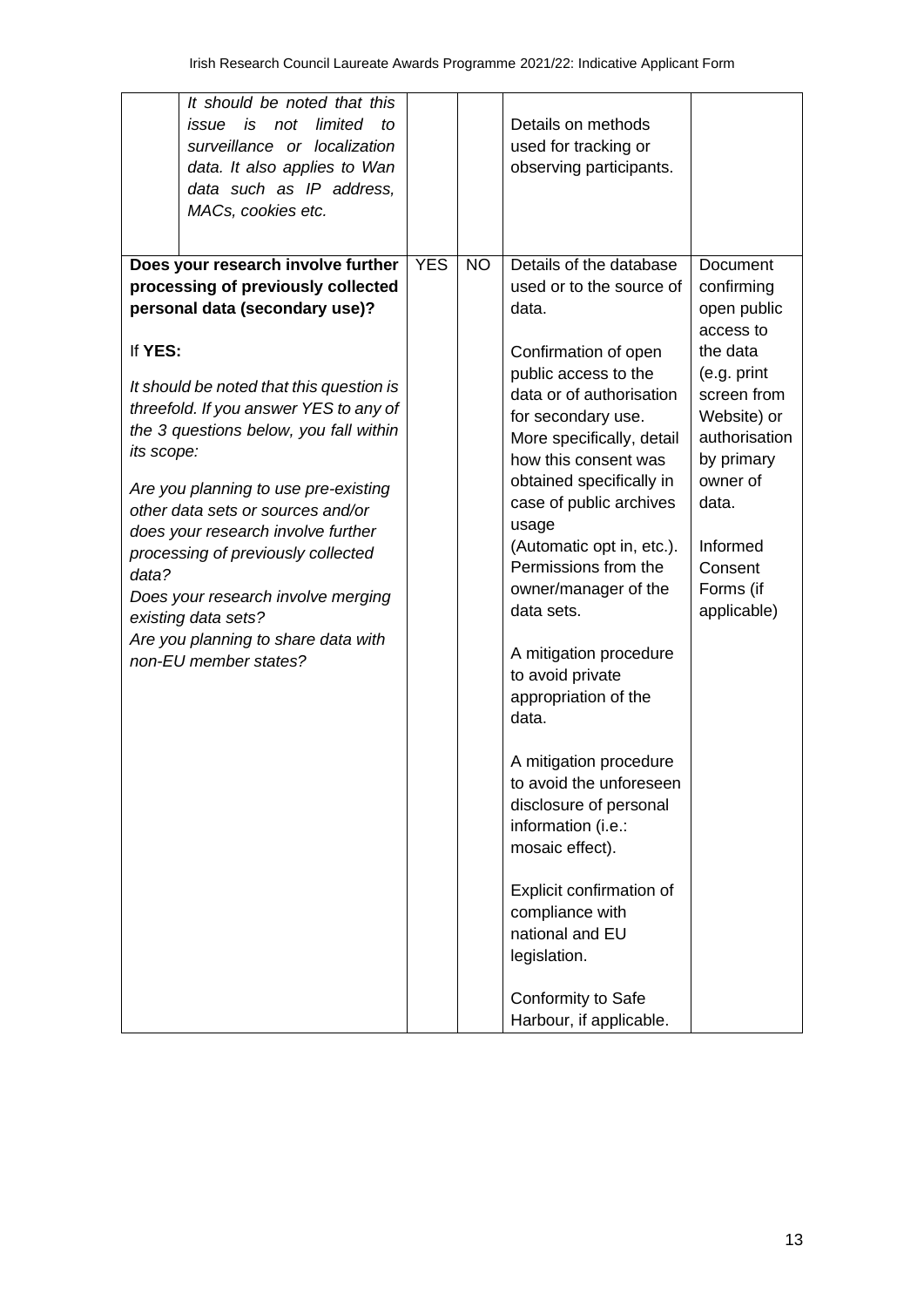|            | <b>Section 5: ANIMALS</b>             |            |    |                     |                           |
|------------|---------------------------------------|------------|----|---------------------|---------------------------|
|            | Does your research involve            | <b>YES</b> | NO | Information to be   | Documents to be           |
| animals?   |                                       |            |    | provided            | provided at award stage   |
|            |                                       |            |    | Details on          | Copies of all appropriate |
|            |                                       |            |    | implementation of   | authorisations for the    |
|            |                                       |            |    | the Three Rs        | supply of animals and the |
|            |                                       |            |    | (Replacement,       | project experiments.      |
|            |                                       |            |    | Reduction and       |                           |
|            |                                       |            |    | Refinement).        | Copies of training        |
|            |                                       |            |    | Justification of    | certificates/personal     |
|            |                                       |            |    | animal use and      | licences of the staff     |
|            |                                       |            |    | why alternatives    | involved in animal        |
|            |                                       |            |    | cannot be used.     | experiments.              |
|            |                                       |            |    | Details on species  |                           |
|            |                                       |            |    | and rationale for   |                           |
|            |                                       |            |    | their use,          |                           |
|            |                                       |            |    | numbers of          |                           |
|            |                                       |            |    | animals to be       |                           |
|            |                                       |            |    | used, nature of     |                           |
|            |                                       |            |    | the experiments,    |                           |
|            |                                       |            |    | procedures, and     |                           |
|            |                                       |            |    | techniques to be    |                           |
|            |                                       |            |    | used in a           |                           |
|            |                                       |            |    | chronological       |                           |
|            |                                       |            |    | order. Details on   |                           |
|            |                                       |            |    | procedures to       |                           |
|            |                                       |            |    | ensure animal       |                           |
|            |                                       |            |    | welfare during      |                           |
|            |                                       |            |    | their lifetime and  |                           |
|            |                                       |            |    | during the          |                           |
|            |                                       |            |    | experiment and      |                           |
|            |                                       |            |    | how its impact will |                           |
|            |                                       |            |    | be minimised.       |                           |
|            |                                       |            |    | Details on severity |                           |
|            |                                       |            |    | assessment and      |                           |
|            |                                       |            |    | justification.      |                           |
| lf         | Are they vertebrates                  |            |    | Information as      | Documents as above.       |
| <b>YES</b> | or live cephalopods?                  |            |    | above               |                           |
|            | Are they non-human<br>primates (NHP)? |            |    | Information above   | Documents as above.       |
|            |                                       |            |    | plus:               |                           |
|            |                                       |            |    | Confirmation of     | Personal history file.    |
|            |                                       |            |    | Compliance with     |                           |
|            |                                       |            |    | Art. 8, 10, 28, 31, |                           |
|            |                                       |            |    | 32 (Directive       |                           |
|            |                                       |            |    | 2010/63/EU).        |                           |
|            |                                       |            |    | Discussion of       |                           |
|            |                                       |            |    | specific ethics     |                           |
|            |                                       |            |    | issues related to   |                           |
|            |                                       |            |    | their use.          |                           |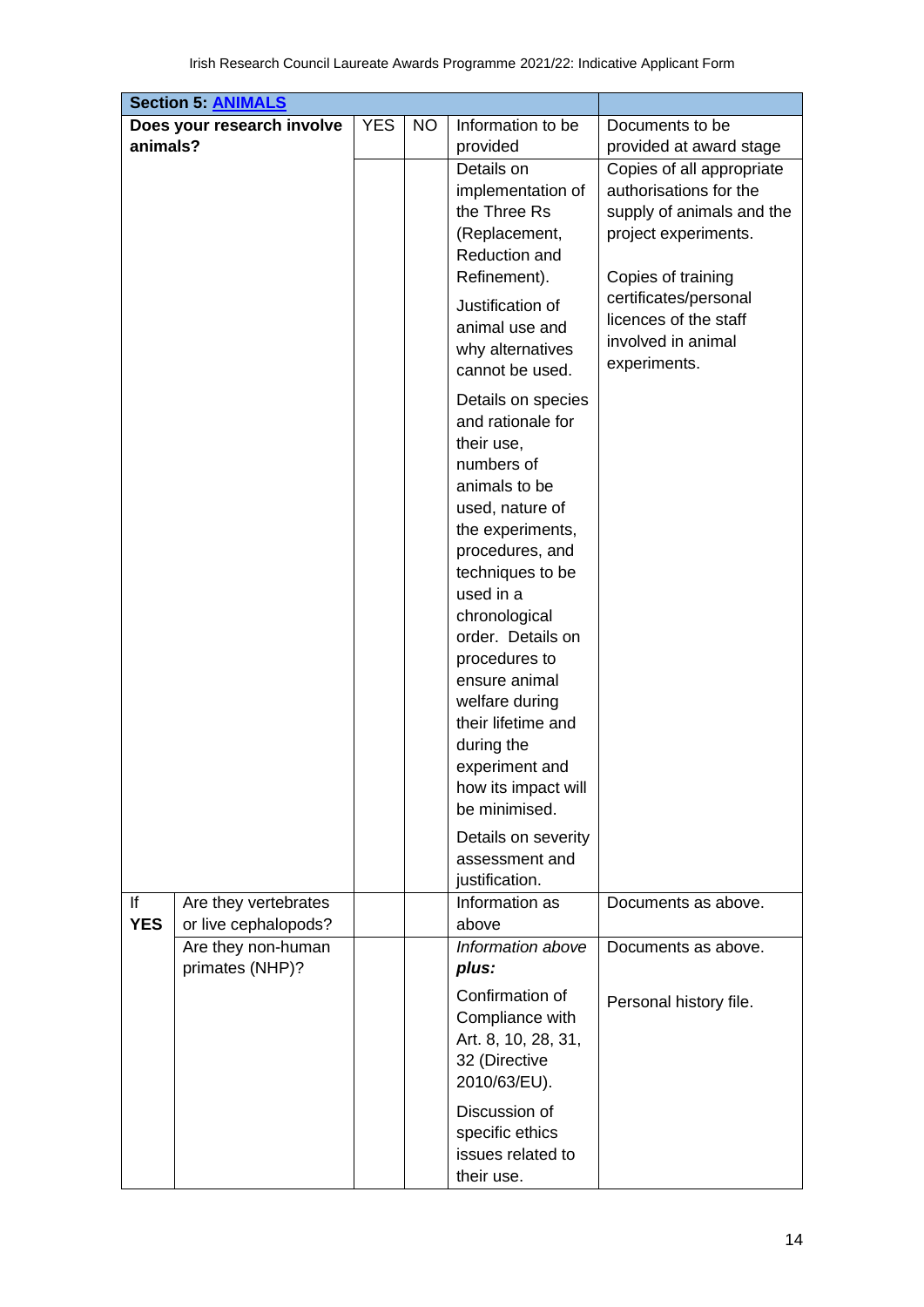| Are they <b>genetically</b><br>modified? <sup>2</sup>                                                                                                                                                                                    |            |           | Confirmation of<br>compliance with<br>relevant EU and<br>national<br>legislation and<br>details as for no<br>genetically<br>modified animals<br>above. | Copies of all appropriate<br>authorisations for the<br>supply of animals and<br>the project experiments.<br>Copies of the training<br>certificates/personal<br>licences of the staff<br>involved in animal<br>experiments.                                                                             |
|------------------------------------------------------------------------------------------------------------------------------------------------------------------------------------------------------------------------------------------|------------|-----------|--------------------------------------------------------------------------------------------------------------------------------------------------------|--------------------------------------------------------------------------------------------------------------------------------------------------------------------------------------------------------------------------------------------------------------------------------------------------------|
| Are they cloned farm<br>animals?                                                                                                                                                                                                         |            |           | Information as<br>above                                                                                                                                | Documents as above                                                                                                                                                                                                                                                                                     |
| Are they an<br>endangered species?                                                                                                                                                                                                       |            |           | Information above<br>plus:<br>Discussion of<br>specific ethics<br>issues related to<br>their use.                                                      | Documents as above                                                                                                                                                                                                                                                                                     |
| Please indicate the species involved<br>(Maximum number of characters allowed:<br>1000)                                                                                                                                                  |            |           |                                                                                                                                                        |                                                                                                                                                                                                                                                                                                        |
| <b>Section 6: THIRD COUNTRIES</b>                                                                                                                                                                                                        |            |           |                                                                                                                                                        |                                                                                                                                                                                                                                                                                                        |
| Does your research involve<br>third countries?<br>Countries: (Maximum number<br>of characters allowed: 1000)                                                                                                                             | <b>YES</b> | <b>NO</b> | Information to be<br>provided:<br>Details on<br>activities carried<br>out in non-EU<br>countries                                                       | Signed declaration to<br>confirm compliance with<br>ethical standards and<br>guidelines of H2020.<br>Copies of relevant Ethics<br>Approvals from EU<br>country host and non-EU<br>country (double ethics<br>review, is possible).                                                                      |
| Do you plan to use local<br>resources (e.g. animal<br>and/or human tissue<br>samples, genetic material,<br>live animals, human<br>remains, materials of<br>historical value,<br>endangered fauna, or flora<br>samples, etc.)?<br>If YES: |            |           | Details on type of<br>local resources to<br>be used and<br>modalities for their<br>use.                                                                | In case of human<br>resources, copies of<br>relevant Ethics<br>Approvals.<br>In case of animals,<br>plants, micro-organisms<br>and associated traditional<br>knowledge, document<br>showing compliance with<br>Convention on<br>Biodiversity (e.g. access<br>permit and benefit<br>sharing agreement). |

<sup>&</sup>lt;sup>2</sup> DIRECTIVE 2009/41/EC OF THE EUROPEAN PARLIAMENT AND OF THE COUNCIL of 6 May [2009 on the contained use of genetically modified micro-organisms a](http://eur-lex.europa.eu/LexUriServ/LexUriServ.do?uri=OJ%3AL%3A2009%3A125%3A0075%3A0097%3AEN%3APDF)nd [REGULATION \(EC\) No](http://eur-lex.europa.eu/LexUriServ/LexUriServ.do?uri=OJ%3AL%3A2003%3A287%3A0001%3A0010%3AEN%3APDF)  [1946/2003 OF THE EUROPEAN PARLIAMENT AND OF THE COUNCIL of 15 July 2003 on](http://eur-lex.europa.eu/LexUriServ/LexUriServ.do?uri=OJ%3AL%3A2003%3A287%3A0001%3A0010%3AEN%3APDF)  [transboundary movements of genetically](http://eur-lex.europa.eu/LexUriServ/LexUriServ.do?uri=OJ%3AL%3A2003%3A287%3A0001%3A0010%3AEN%3APDF) modified [organisms –](http://eur-lex.europa.eu/LexUriServ/LexUriServ.do?uri=OJ%3AL%3A2003%3A287%3A0001%3A0010%3AEN%3APDF) see specifically its articles 4 to 11 and its annexes III to V.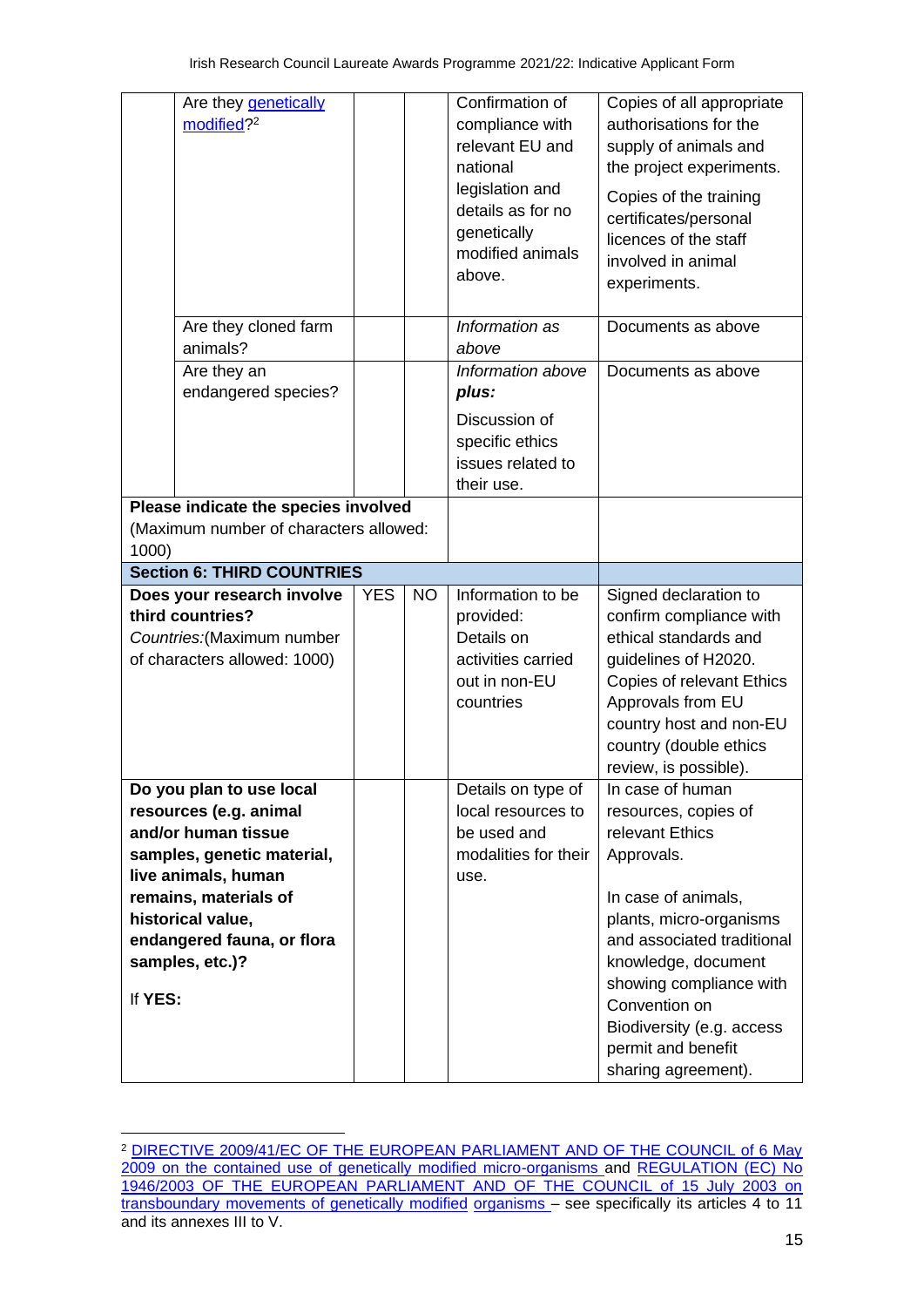| Do you plan to import any<br>material, including<br>personal data, from non-<br><b>EU/third countries into the</b><br>EU?<br>If your research involves<br>importing data, please also<br>complete the section<br>"Protection of Personal<br>Data" i.e. Section 4.<br>If YES: Specify the materials | Details on type of<br>materials or data<br>to be imported.                                                                                                                             | As above (use of local<br>resources) and:<br><b>Material Transfer</b><br>Agreement (MTA)                                                                             |
|----------------------------------------------------------------------------------------------------------------------------------------------------------------------------------------------------------------------------------------------------------------------------------------------------|----------------------------------------------------------------------------------------------------------------------------------------------------------------------------------------|----------------------------------------------------------------------------------------------------------------------------------------------------------------------|
| and countries involved<br>(maximum number of<br>characters allowed: 1000)                                                                                                                                                                                                                          |                                                                                                                                                                                        |                                                                                                                                                                      |
| Do you plan to export any<br>material, including<br>personal data, from the EU<br>to third/non-EU countries?<br>If your research involves<br>exporting data, please also<br>complete the section<br>"Protection of Personal<br>Data" i.e. Section 4.                                               | Details on type of<br>materials or data<br>to be imported.                                                                                                                             | Authorisation for export<br>from EU.<br><b>Material Transfer</b><br>Agreement (MTA).                                                                                 |
| If YES: Specify the materials<br>and countries involved<br>(maximum number of<br>characters allowed: 1000)                                                                                                                                                                                         |                                                                                                                                                                                        |                                                                                                                                                                      |
| If your research involves<br>low and/or lower-middle<br>income countries, are any<br>benefit-sharing actions<br>planned?                                                                                                                                                                           | Details on benefit<br>sharing<br>measures.<br>Details on<br>responsiveness<br>to local research<br>needs.<br>Details on<br>procedures to<br>facilitate effective<br>capacity building. | As above (use of local<br>resources) and narrative<br>document describing<br>benefit sharing,<br>responsiveness to local<br>research needs and<br>capacity building. |
| Could the situation in the<br>country put the individuals<br>taking part in the research<br>at risk?                                                                                                                                                                                               | Details on safety<br>measures that will<br>be implemented,<br>including<br>personnel training                                                                                          | Insurance cover.                                                                                                                                                     |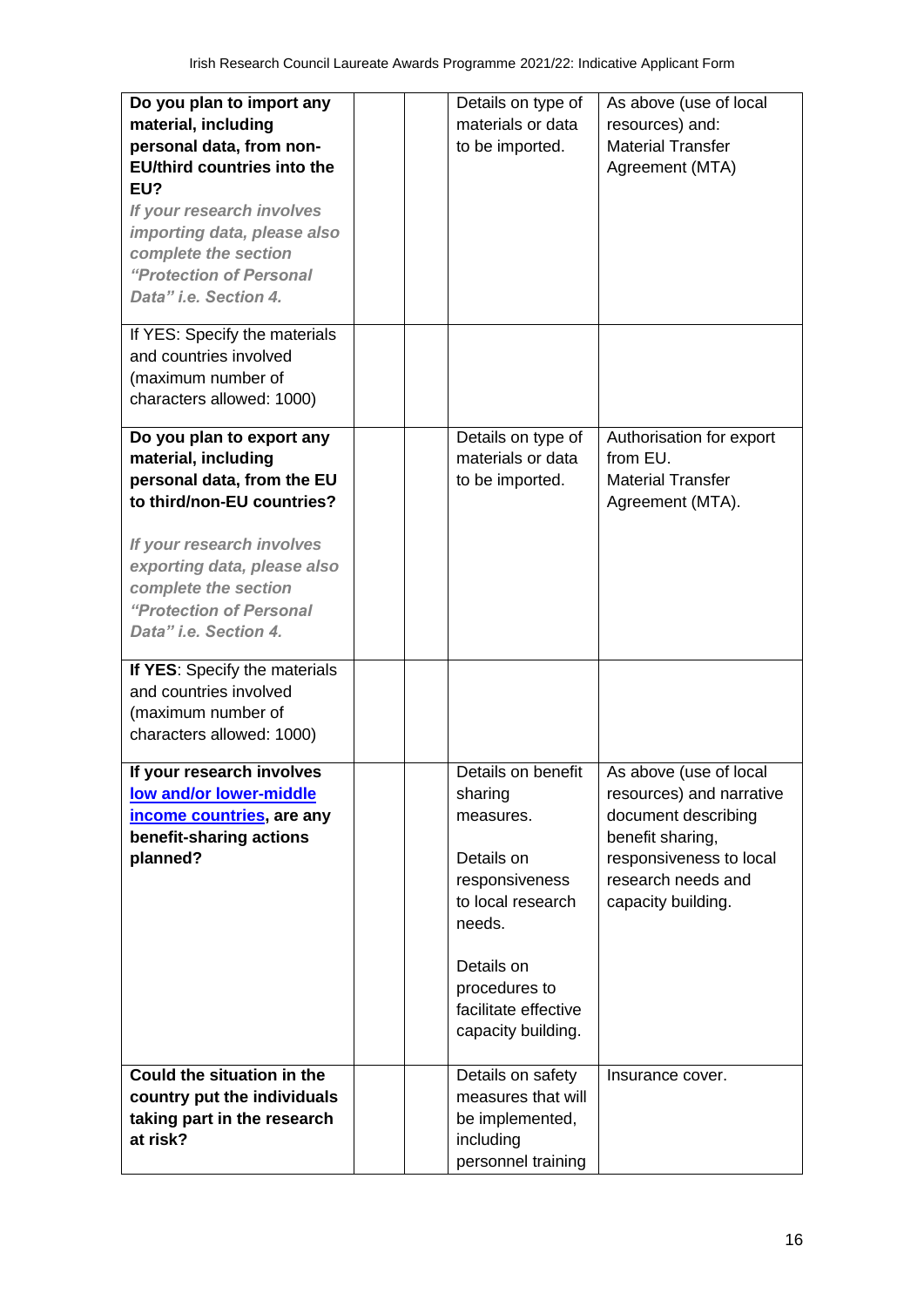|                           | Section 7: ENVIRONMENTAL PROTECTION AND SAFETY <sup>3</sup> |            |           |                              |                   |
|---------------------------|-------------------------------------------------------------|------------|-----------|------------------------------|-------------------|
|                           | Does your research involve                                  | <b>YES</b> | <b>NO</b> | Information to be            | Documents to be   |
|                           | the use of elements that may                                |            |           | provided:                    | provided at       |
|                           | cause harm to the                                           |            |           | Details on safety            | award stage:      |
|                           | environment, animals, or                                    |            |           | measures to be               | Safety            |
| plants?                   |                                                             |            |           | implemented.                 | classification of |
| If YES:                   |                                                             |            |           |                              | laboratory.       |
|                           |                                                             |            |           |                              | <b>GMO</b>        |
|                           |                                                             |            |           |                              | authorisation if  |
|                           |                                                             |            |           |                              | necessary.        |
|                           | Does your research deal                                     |            |           | Confirmation of              | Specific          |
|                           | with endangered fauna                                       |            |           | compliance with              | approvals, if     |
|                           | and/or flora /protected                                     |            |           | international/national/local | applicable        |
| areas? <sup>4</sup>       |                                                             |            |           | guidelines/legislation.      |                   |
| If YES:                   |                                                             |            |           |                              |                   |
|                           |                                                             |            |           |                              |                   |
|                           | Does your research involve                                  |            |           | Details on health and        | University safety |
|                           | the use of elements that may                                |            |           | safety procedures.           | procedures.       |
| cause                     | harm<br>to<br>humans,                                       |            |           |                              | Safety            |
|                           | including research staff?                                   |            |           |                              | classification of |
| If YES:                   |                                                             |            |           |                              | laboratory.       |
|                           |                                                             |            |           |                              |                   |
|                           |                                                             |            |           |                              |                   |
|                           |                                                             |            |           |                              |                   |
|                           | Does your research involve                                  |            |           | Details on health and        |                   |
|                           | the use of elements that may                                |            |           | safety procedures.           |                   |
| cause                     | humans,<br>harm<br>to                                       |            |           |                              |                   |
| including research staff? |                                                             |            |           |                              |                   |
|                           |                                                             |            |           |                              |                   |
| If                        | Does your research                                          |            |           |                              |                   |
| <b>YES</b>                | involve harmful                                             |            |           |                              |                   |
|                           | biological agents? <sup>5</sup>                             |            |           |                              |                   |
|                           |                                                             |            |           |                              |                   |
|                           |                                                             |            |           |                              |                   |
|                           | Does your research                                          |            |           |                              |                   |
|                           | involve harmful                                             |            |           |                              |                   |

<sup>3</sup> [DIRECTIVE 2000/54/EC OF THE EUROPEAN PARLIAMENT AND OF THE COUNCIL of 18](http://eur-lex.europa.eu/LexUriServ/LexUriServ.do?uri=OJ%3AL%3A2000%3A262%3A0021%3A0045%3AEN%3APDF)  September 2000 - [On the protection of workers from risks related to exposure to](http://eur-lex.europa.eu/LexUriServ/LexUriServ.do?uri=OJ%3AL%3A2000%3A262%3A0021%3A0045%3AEN%3APDF) [biological agents at](http://eur-lex.europa.eu/LexUriServ/LexUriServ.do?uri=OJ%3AL%3A2000%3A262%3A0021%3A0045%3AEN%3APDF)  [work –](http://eur-lex.europa.eu/LexUriServ/LexUriServ.do?uri=OJ%3AL%3A2000%3A262%3A0021%3A0045%3AEN%3APDF) see specifically its Chapter II and article 16; **DIRECTIVE 2009/41/EC OF THE EUROPEAN** [PARLIAMENT AND OF THE COUNCIL of 6 May 2009 on the contained use of genetically modified](http://eur-lex.europa.eu/LexUriServ/LexUriServ.do?uri=OJ%3AL%3A2009%3A125%3A0075%3A0097%3AEN%3APDF)  [micro-organisms –](http://eur-lex.europa.eu/LexUriServ/LexUriServ.do?uri=OJ%3AL%3A2009%3A125%3A0075%3A0097%3AEN%3APDF) see specifically its annex IV; [DIRECTIVE 2008/56/EC OF THE EUROPEAN](http://eur-lex.europa.eu/LexUriServ/LexUriServ.do?uri=OJ%3AL%3A2008%3A164%3A0019%3A0040%3AEN%3APDF)  PARLIAMENT AND OF THE COUNCIL of 17 June 2008 establishing a framework for community [action in the field of marine](http://eur-lex.europa.eu/LexUriServ/LexUriServ.do?uri=OJ%3AL%3A2008%3A164%3A0019%3A0040%3AEN%3APDF) [environmental policy \(Marine Strategy Framework Directive\) –](http://eur-lex.europa.eu/LexUriServ/LexUriServ.do?uri=OJ%3AL%3A2008%3A164%3A0019%3A0040%3AEN%3APDF) specifically its Annex III; [COUNCIL DIRECTIVE 92/43/EEC of 21 May 1992 on the conservation of natural](http://eur-lex.europa.eu/LexUriServ/LexUriServ.do?uri=CONSLEG%3A1992L0043%3A20070101%3AEN%3APDF)  [habitats and of wild fauna and flora](http://eur-lex.europa.eu/LexUriServ/LexUriServ.do?uri=CONSLEG%3A1992L0043%3A20070101%3AEN%3APDF) Council directive 79/409 EEC on the conservation of wild birds and [Council Regulation \(EC\) No 338/97 on the protection of species of wild fauna and flora by](http://eur-lex.europa.eu/legal-content/EN/TXT/?qid=1399837057860&uri=CELEX%3A01997R0338-20130810)  [regulating trade therein.](http://eur-lex.europa.eu/legal-content/EN/TXT/?qid=1399837057860&uri=CELEX%3A01997R0338-20130810)

<sup>&</sup>lt;sup>4</sup> See, in particular:

[Directive 2008/56/EC;](http://eur-lex.europa.eu/LexUriServ/LexUriServ.do?uri=OJ%3AL%3A2008%3A164%3A0019%3A0040%3AEN%3APDF) [Council Directive 92/43/EEC;](http://eur-lex.europa.eu/LexUriServ/LexUriServ.do?uri=CELEX%3A31992L0043%3AEN%3AHTML) [Council Directive 79/409/EEC](http://eur-lex.europa.eu/LexUriServ/site/en/consleg/1979/L/01979L0409-20070101-en.pdf) [Council](http://eur-lex.europa.eu/LexUriServ/LexUriServ.do?uri=CONSLEG%3A1997R0338%3A20080411%3AEN%3APDF)  [Regulation \(EC\) No 338/97](http://eur-lex.europa.eu/LexUriServ/LexUriServ.do?uri=CONSLEG%3A1997R0338%3A20080411%3AEN%3APDF) [Council Decision 93/626/EEC.](http://eur-lex.europa.eu/LexUriServ/LexUriServ.do?uri=CELEX%3A31993D0626%3AEN%3AHTML)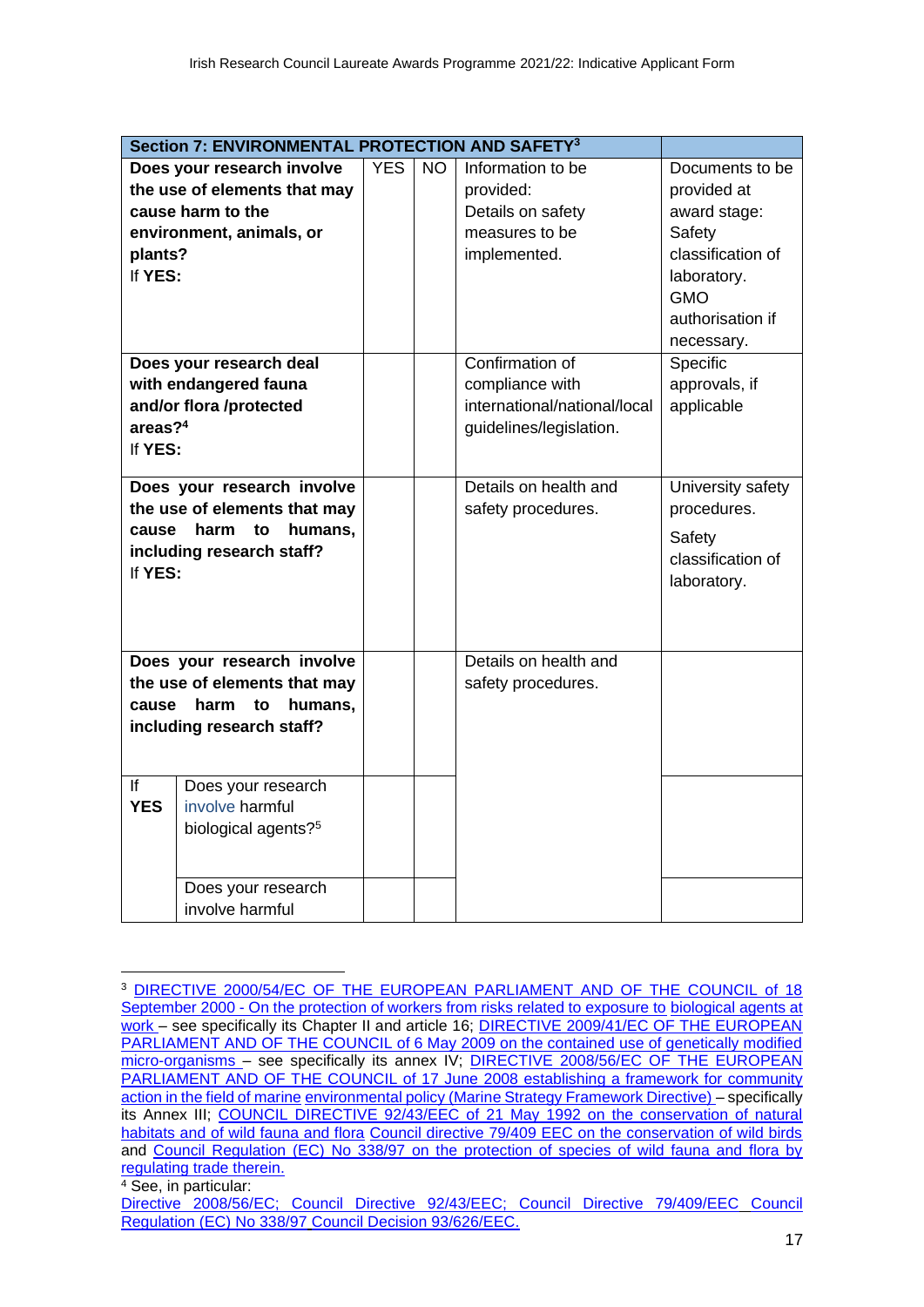| agents? <sup>6</sup><br>Does your research<br>involve harmful<br>radioactive agents?7<br>Does your research<br>involve other harmful<br>materials or equipment,<br>e.g. high-powered laser<br>systems?<br><b>Section 8: DUAL USE</b><br><b>YES</b><br>Information to be<br>Narrative<br>Does your research have the<br><b>NO</b><br>potential for military<br>provided<br>document<br>applications?<br>describing the<br>potential dual<br>use implications<br>of the research.<br>If<br>Explanations on the<br>Does your research<br><b>YES</b><br>exclusive civilian focus of<br>have an exclusive<br>the research<br>civilian application<br>focus?<br>Details on what goods<br>Will your research use<br>and information used and<br>or produce goods or<br>information that will<br>produced in your<br>require export licenses<br>research will need export<br>in accordance with<br>licences<br>legislation on dual use<br>items?<br>Details on how the<br>Does your research<br>affect current<br>research might affect<br>current standards in<br>standards in military<br>ethics - e.g., global<br>military ethics.<br>ban on weapons of<br>mass destruction,<br>issues of<br>proportionality,<br>discrimination of<br>combatants and<br>accountability in drone | chemical and explosive   |  |  |
|----------------------------------------------------------------------------------------------------------------------------------------------------------------------------------------------------------------------------------------------------------------------------------------------------------------------------------------------------------------------------------------------------------------------------------------------------------------------------------------------------------------------------------------------------------------------------------------------------------------------------------------------------------------------------------------------------------------------------------------------------------------------------------------------------------------------------------------------------------------------------------------------------------------------------------------------------------------------------------------------------------------------------------------------------------------------------------------------------------------------------------------------------------------------------------------------------------------------------------------------------------------------------|--------------------------|--|--|
|                                                                                                                                                                                                                                                                                                                                                                                                                                                                                                                                                                                                                                                                                                                                                                                                                                                                                                                                                                                                                                                                                                                                                                                                                                                                            |                          |  |  |
|                                                                                                                                                                                                                                                                                                                                                                                                                                                                                                                                                                                                                                                                                                                                                                                                                                                                                                                                                                                                                                                                                                                                                                                                                                                                            |                          |  |  |
|                                                                                                                                                                                                                                                                                                                                                                                                                                                                                                                                                                                                                                                                                                                                                                                                                                                                                                                                                                                                                                                                                                                                                                                                                                                                            |                          |  |  |
|                                                                                                                                                                                                                                                                                                                                                                                                                                                                                                                                                                                                                                                                                                                                                                                                                                                                                                                                                                                                                                                                                                                                                                                                                                                                            |                          |  |  |
|                                                                                                                                                                                                                                                                                                                                                                                                                                                                                                                                                                                                                                                                                                                                                                                                                                                                                                                                                                                                                                                                                                                                                                                                                                                                            |                          |  |  |
|                                                                                                                                                                                                                                                                                                                                                                                                                                                                                                                                                                                                                                                                                                                                                                                                                                                                                                                                                                                                                                                                                                                                                                                                                                                                            |                          |  |  |
|                                                                                                                                                                                                                                                                                                                                                                                                                                                                                                                                                                                                                                                                                                                                                                                                                                                                                                                                                                                                                                                                                                                                                                                                                                                                            |                          |  |  |
|                                                                                                                                                                                                                                                                                                                                                                                                                                                                                                                                                                                                                                                                                                                                                                                                                                                                                                                                                                                                                                                                                                                                                                                                                                                                            |                          |  |  |
|                                                                                                                                                                                                                                                                                                                                                                                                                                                                                                                                                                                                                                                                                                                                                                                                                                                                                                                                                                                                                                                                                                                                                                                                                                                                            |                          |  |  |
|                                                                                                                                                                                                                                                                                                                                                                                                                                                                                                                                                                                                                                                                                                                                                                                                                                                                                                                                                                                                                                                                                                                                                                                                                                                                            |                          |  |  |
|                                                                                                                                                                                                                                                                                                                                                                                                                                                                                                                                                                                                                                                                                                                                                                                                                                                                                                                                                                                                                                                                                                                                                                                                                                                                            |                          |  |  |
|                                                                                                                                                                                                                                                                                                                                                                                                                                                                                                                                                                                                                                                                                                                                                                                                                                                                                                                                                                                                                                                                                                                                                                                                                                                                            |                          |  |  |
|                                                                                                                                                                                                                                                                                                                                                                                                                                                                                                                                                                                                                                                                                                                                                                                                                                                                                                                                                                                                                                                                                                                                                                                                                                                                            |                          |  |  |
|                                                                                                                                                                                                                                                                                                                                                                                                                                                                                                                                                                                                                                                                                                                                                                                                                                                                                                                                                                                                                                                                                                                                                                                                                                                                            |                          |  |  |
|                                                                                                                                                                                                                                                                                                                                                                                                                                                                                                                                                                                                                                                                                                                                                                                                                                                                                                                                                                                                                                                                                                                                                                                                                                                                            |                          |  |  |
|                                                                                                                                                                                                                                                                                                                                                                                                                                                                                                                                                                                                                                                                                                                                                                                                                                                                                                                                                                                                                                                                                                                                                                                                                                                                            |                          |  |  |
|                                                                                                                                                                                                                                                                                                                                                                                                                                                                                                                                                                                                                                                                                                                                                                                                                                                                                                                                                                                                                                                                                                                                                                                                                                                                            |                          |  |  |
|                                                                                                                                                                                                                                                                                                                                                                                                                                                                                                                                                                                                                                                                                                                                                                                                                                                                                                                                                                                                                                                                                                                                                                                                                                                                            |                          |  |  |
|                                                                                                                                                                                                                                                                                                                                                                                                                                                                                                                                                                                                                                                                                                                                                                                                                                                                                                                                                                                                                                                                                                                                                                                                                                                                            |                          |  |  |
|                                                                                                                                                                                                                                                                                                                                                                                                                                                                                                                                                                                                                                                                                                                                                                                                                                                                                                                                                                                                                                                                                                                                                                                                                                                                            |                          |  |  |
|                                                                                                                                                                                                                                                                                                                                                                                                                                                                                                                                                                                                                                                                                                                                                                                                                                                                                                                                                                                                                                                                                                                                                                                                                                                                            |                          |  |  |
|                                                                                                                                                                                                                                                                                                                                                                                                                                                                                                                                                                                                                                                                                                                                                                                                                                                                                                                                                                                                                                                                                                                                                                                                                                                                            |                          |  |  |
|                                                                                                                                                                                                                                                                                                                                                                                                                                                                                                                                                                                                                                                                                                                                                                                                                                                                                                                                                                                                                                                                                                                                                                                                                                                                            |                          |  |  |
|                                                                                                                                                                                                                                                                                                                                                                                                                                                                                                                                                                                                                                                                                                                                                                                                                                                                                                                                                                                                                                                                                                                                                                                                                                                                            |                          |  |  |
|                                                                                                                                                                                                                                                                                                                                                                                                                                                                                                                                                                                                                                                                                                                                                                                                                                                                                                                                                                                                                                                                                                                                                                                                                                                                            |                          |  |  |
|                                                                                                                                                                                                                                                                                                                                                                                                                                                                                                                                                                                                                                                                                                                                                                                                                                                                                                                                                                                                                                                                                                                                                                                                                                                                            |                          |  |  |
|                                                                                                                                                                                                                                                                                                                                                                                                                                                                                                                                                                                                                                                                                                                                                                                                                                                                                                                                                                                                                                                                                                                                                                                                                                                                            |                          |  |  |
|                                                                                                                                                                                                                                                                                                                                                                                                                                                                                                                                                                                                                                                                                                                                                                                                                                                                                                                                                                                                                                                                                                                                                                                                                                                                            |                          |  |  |
|                                                                                                                                                                                                                                                                                                                                                                                                                                                                                                                                                                                                                                                                                                                                                                                                                                                                                                                                                                                                                                                                                                                                                                                                                                                                            |                          |  |  |
|                                                                                                                                                                                                                                                                                                                                                                                                                                                                                                                                                                                                                                                                                                                                                                                                                                                                                                                                                                                                                                                                                                                                                                                                                                                                            |                          |  |  |
|                                                                                                                                                                                                                                                                                                                                                                                                                                                                                                                                                                                                                                                                                                                                                                                                                                                                                                                                                                                                                                                                                                                                                                                                                                                                            |                          |  |  |
|                                                                                                                                                                                                                                                                                                                                                                                                                                                                                                                                                                                                                                                                                                                                                                                                                                                                                                                                                                                                                                                                                                                                                                                                                                                                            |                          |  |  |
|                                                                                                                                                                                                                                                                                                                                                                                                                                                                                                                                                                                                                                                                                                                                                                                                                                                                                                                                                                                                                                                                                                                                                                                                                                                                            |                          |  |  |
|                                                                                                                                                                                                                                                                                                                                                                                                                                                                                                                                                                                                                                                                                                                                                                                                                                                                                                                                                                                                                                                                                                                                                                                                                                                                            |                          |  |  |
|                                                                                                                                                                                                                                                                                                                                                                                                                                                                                                                                                                                                                                                                                                                                                                                                                                                                                                                                                                                                                                                                                                                                                                                                                                                                            |                          |  |  |
|                                                                                                                                                                                                                                                                                                                                                                                                                                                                                                                                                                                                                                                                                                                                                                                                                                                                                                                                                                                                                                                                                                                                                                                                                                                                            |                          |  |  |
|                                                                                                                                                                                                                                                                                                                                                                                                                                                                                                                                                                                                                                                                                                                                                                                                                                                                                                                                                                                                                                                                                                                                                                                                                                                                            | and autonomous           |  |  |
| robotics developments,                                                                                                                                                                                                                                                                                                                                                                                                                                                                                                                                                                                                                                                                                                                                                                                                                                                                                                                                                                                                                                                                                                                                                                                                                                                     |                          |  |  |
| incendiary or laser                                                                                                                                                                                                                                                                                                                                                                                                                                                                                                                                                                                                                                                                                                                                                                                                                                                                                                                                                                                                                                                                                                                                                                                                                                                        |                          |  |  |
| weapons?                                                                                                                                                                                                                                                                                                                                                                                                                                                                                                                                                                                                                                                                                                                                                                                                                                                                                                                                                                                                                                                                                                                                                                                                                                                                   |                          |  |  |
|                                                                                                                                                                                                                                                                                                                                                                                                                                                                                                                                                                                                                                                                                                                                                                                                                                                                                                                                                                                                                                                                                                                                                                                                                                                                            |                          |  |  |
|                                                                                                                                                                                                                                                                                                                                                                                                                                                                                                                                                                                                                                                                                                                                                                                                                                                                                                                                                                                                                                                                                                                                                                                                                                                                            | <b>Section 9: MISUSE</b> |  |  |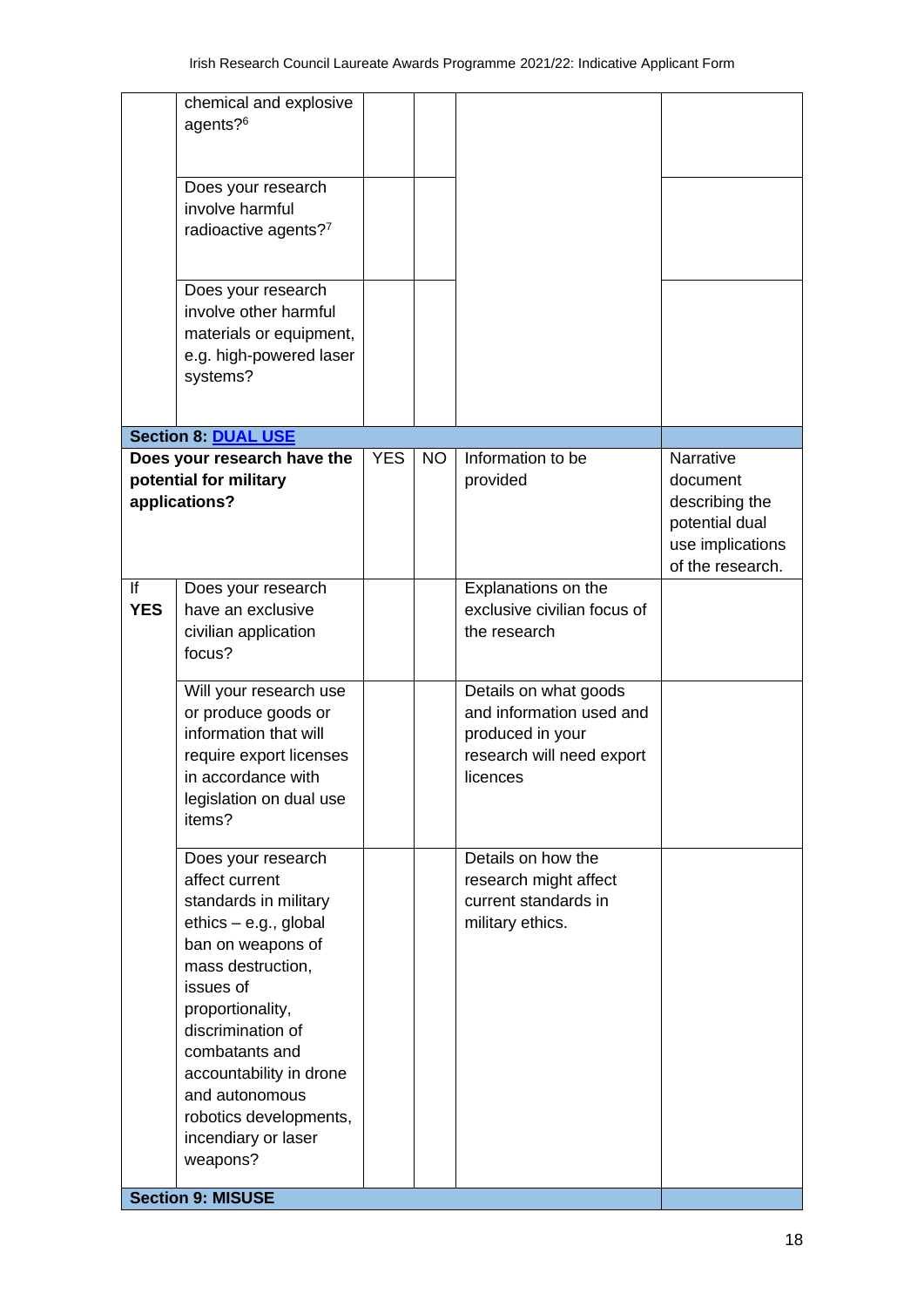| potential for | Does your research have the            | <b>YES</b> | <b>NO</b> | Information to be<br>provided | Narrative<br>document |  |  |  |
|---------------|----------------------------------------|------------|-----------|-------------------------------|-----------------------|--|--|--|
|               | malevolent/criminal/terrorist          |            |           |                               | describing the        |  |  |  |
| abuse?        |                                        |            |           |                               | potential dual        |  |  |  |
|               |                                        |            |           |                               | use implications      |  |  |  |
|               |                                        |            |           |                               | of the research       |  |  |  |
| If            | Does your research                     |            |           | Details on the legal          |                       |  |  |  |
| <b>YES</b>    | involve information                    |            |           | requirements of the           |                       |  |  |  |
|               | on/or the use of                       |            |           | possession of such items      |                       |  |  |  |
|               | biological-, chemical-,                |            |           | and proposed risk             |                       |  |  |  |
|               | nuclear/radiological-                  |            |           | mitigation strategies.        |                       |  |  |  |
|               | security sensitive<br>materials and    |            |           |                               |                       |  |  |  |
|               | explosives, and means                  |            |           |                               |                       |  |  |  |
|               | of their delivery?                     |            |           |                               |                       |  |  |  |
|               |                                        |            |           |                               |                       |  |  |  |
|               | Does your research                     |            |           | Details on measures to        |                       |  |  |  |
|               | involve the                            |            |           | prevent malevolent            |                       |  |  |  |
|               | development of                         |            |           | abuse.                        |                       |  |  |  |
|               | technologies or the                    |            |           |                               |                       |  |  |  |
|               | creation of information                |            |           | Details on risk mitigation    |                       |  |  |  |
|               | that could have severe                 |            |           | strategies.                   |                       |  |  |  |
|               | negative impacts on                    |            |           |                               |                       |  |  |  |
|               | human rights standards                 |            |           |                               |                       |  |  |  |
|               | (e.g. privacy,                         |            |           |                               |                       |  |  |  |
|               | stigmatization,                        |            |           |                               |                       |  |  |  |
|               | discrimination), if                    |            |           |                               |                       |  |  |  |
|               | misapplied?                            |            |           |                               |                       |  |  |  |
|               | Does your research                     |            |           | Details on measures to        |                       |  |  |  |
|               | have the potential for                 |            |           | prevent malevolent            |                       |  |  |  |
|               | terrorist or criminal                  |            |           | abuse.                        |                       |  |  |  |
|               | abuse e.g.                             |            |           |                               |                       |  |  |  |
|               | infrastructural                        |            |           | Details on risk mitigation    |                       |  |  |  |
|               | vulnerability studies,                 |            |           | strategies.                   |                       |  |  |  |
|               | cybersecurity related                  |            |           |                               |                       |  |  |  |
|               | research?                              |            |           |                               |                       |  |  |  |
|               | <b>Section 10: OTHER ETHICS ISSUES</b> |            |           |                               |                       |  |  |  |
|               | Are there any other ethics             | <b>YES</b> | <b>NO</b> | Information to be             | Any relevant          |  |  |  |
|               | issues that should be taken            |            |           | provided                      | document.             |  |  |  |
|               | into consideration? Please             |            |           |                               |                       |  |  |  |
|               | specify: (Maximum number of            |            |           |                               |                       |  |  |  |
|               | characters allowed: 1000)              |            |           |                               |                       |  |  |  |
|               |                                        |            |           |                               |                       |  |  |  |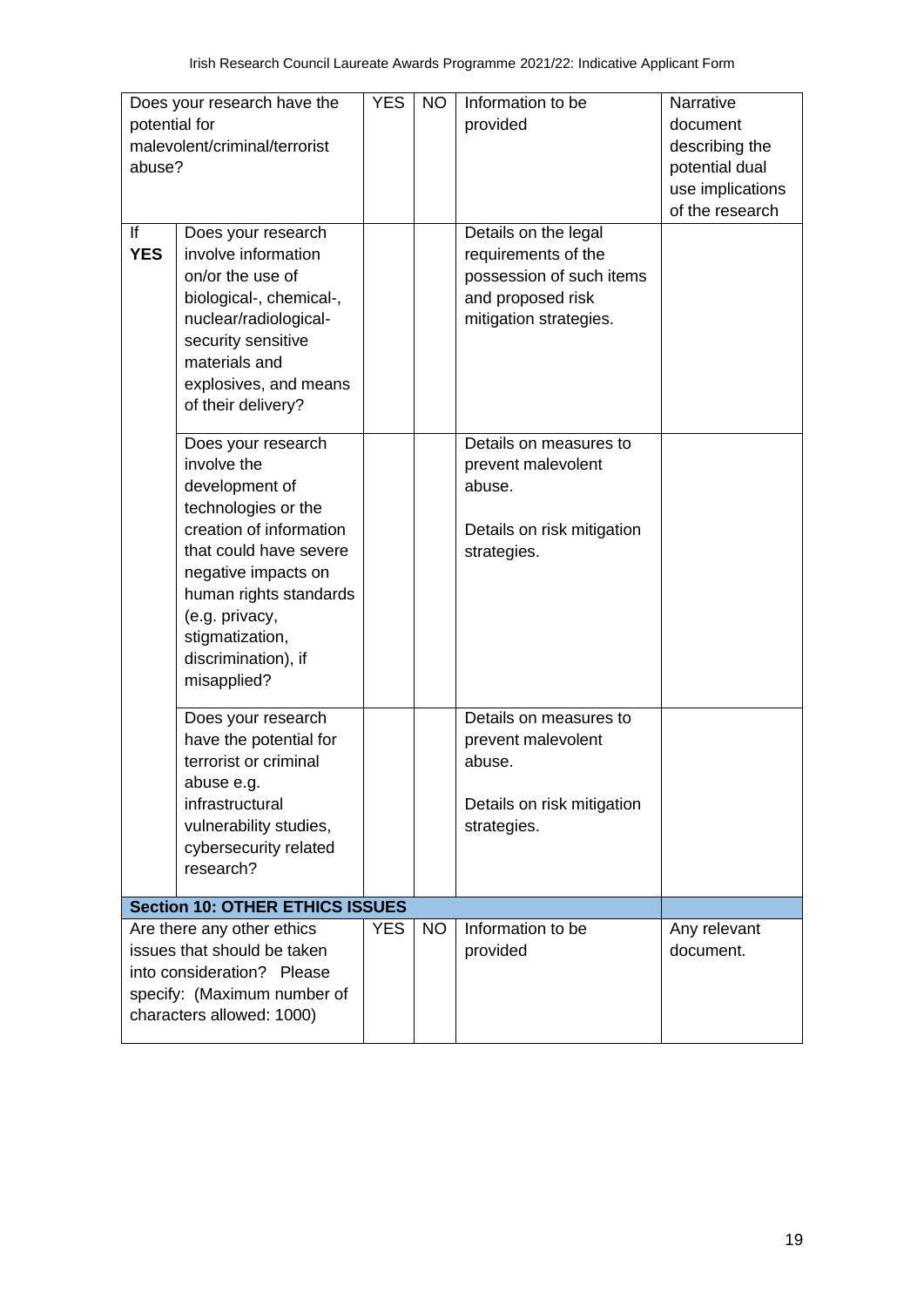#### **Sex/Gender Dimension Statement**

| Does your proposed research programme involve any of the following?                                                                                                                                                                                                                             | Yes |  |
|-------------------------------------------------------------------------------------------------------------------------------------------------------------------------------------------------------------------------------------------------------------------------------------------------|-----|--|
| 1. Humans as the research focus<br>2. Animals as the research focus<br>3. Human samples and/or data<br>4. Humans involved as consumers, users, patients, or in trials<br>5. Research on animals, animal samples and/or data<br>6. Research outputs with implications for end users or consumers |     |  |
|                                                                                                                                                                                                                                                                                                 |     |  |

*If you have answered NO to the questions above, please explain why there is no potential biological sex and/or gender dimension to be considered in your proposed research.* 

*If you have answered YES to the questions above, indicate how potential biological sex and/or gender issues will be handled. In particular, you are asked to reference the points mentioned in the 'Checklist for sex/gender in research content' in Appendix 1 of the Call Document.*

*[maximum 300 words]*

#### **Project Budget**

**Please consult the Call Document when preparing the budget for eligible costs.**

- *Starting Laureate Award: €250,000 up to a maximum budget of €400,000 (inclusive of 25% overheads)*
- *Consolidator Laureate Award: €450,000 up to a maximum budget of €600,000 (inclusive of 25% overheads)*
- *The amount requested in the resources section of the Detailed Research Project must match the amount inserted in the budget table.*

| <b>Eligible Costs:</b>                                    | Year 1 | Year <sub>2</sub> | Year <sub>3</sub> | Year 4 | <b>Total</b> |
|-----------------------------------------------------------|--------|-------------------|-------------------|--------|--------------|
| Personnel:                                                |        |                   |                   |        |              |
| Travel costs:                                             |        |                   |                   |        |              |
| Materials &<br>Consumables:                               |        |                   |                   |        |              |
| Publication<br>costs:                                     |        |                   |                   |        |              |
| <b>Dissemination</b><br>& Knowledge<br>Exchange<br>Costs: |        |                   |                   |        |              |

*I*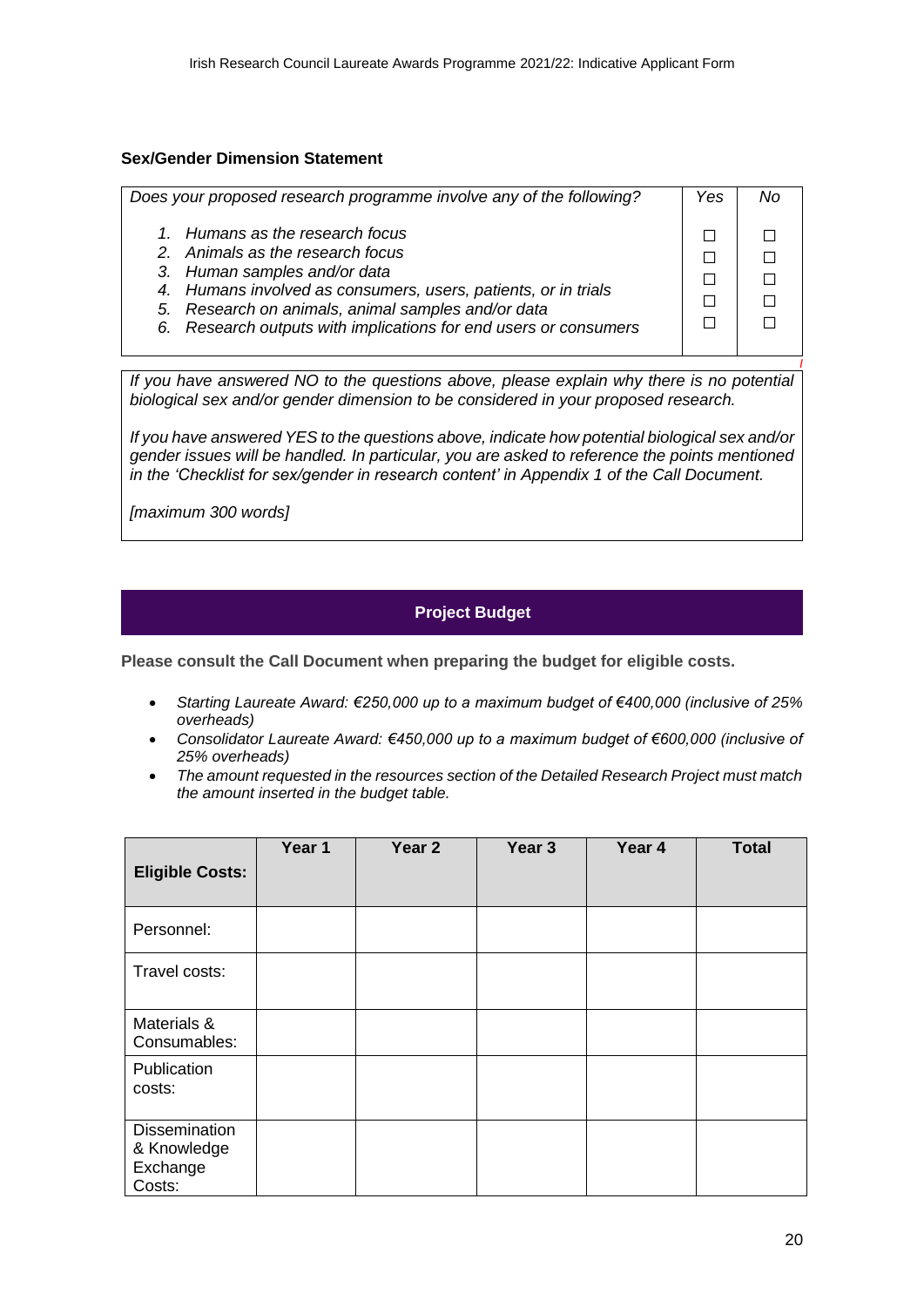| Access to<br>Research<br>Infrastructures<br>and supports |  |  |  |
|----------------------------------------------------------|--|--|--|
| Relocation<br>expenses:                                  |  |  |  |
| Overheads:                                               |  |  |  |
| Equipment:                                               |  |  |  |
| Total:                                                   |  |  |  |

## **Uploads**

- In this section you may upload the proposal, required supporting documentation and other verification documents in PDF format only.
- Applications submitted in Irish must be provided with a translation of the documents in English. The translated documents must also adhere to the page limits as specified in the Call Document.
- Copies of official verification documents, e.g. PhD degree certificate, may be submitted in any of the EU languages. Documents submitted in any language other than English must be accompanied by a certified translation in English.

Documents to be uploaded

- a) Detailed Project Description **(max. 15 pages)***.*
- b) CV **(max. 2 pages)**
- c) Track-record **(max. 2 pages)**
- d) Data Management Plan **(max. 2 pages)**
- e) Statement on ethical issues and sex/gender demension to research to be addressed
- f) Letter of support from the Host Institution and Head of School
- g) PhD certificate or transcript (incl. translation, where applicable)
- h) Other supporting documentation e.g. relating to career breaks